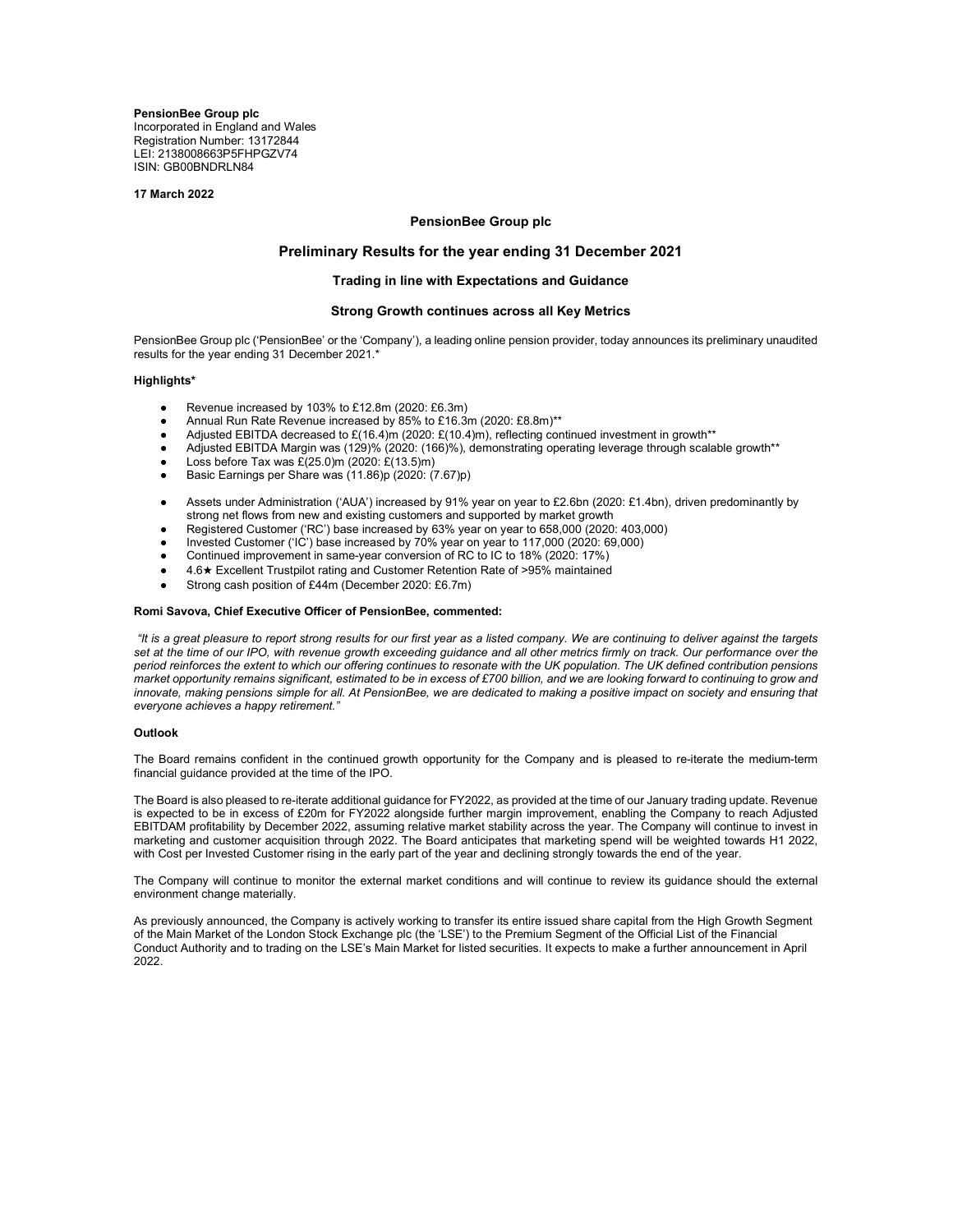#### Financial Highlights

|                                         | As at Year End |          |           |  |
|-----------------------------------------|----------------|----------|-----------|--|
|                                         | Dec-2021       | Dec-2020 | YoY       |  |
| Revenue (£m)                            | 12.8           | 6.3      | 103%      |  |
| Annual Run Rate Revenue (£m)**          | 16.3           | 8.8      | 85%       |  |
| Adjusted EBITDA (£m)**                  | (16.4)         | (10.4)   | $-58%$    |  |
| Adjusted EBITDA Margin (% of Revenue)** | (129)%         | (166)%   | $+37$ ppt |  |
| Loss before Tax (£m)                    | (25.0)         | (13.5)   | 85%       |  |
| Basic Earnings per Share                | (11.86)p       | (7.67)p  | $-55%$    |  |

## Non-Financial Highlights

|                                       | As at Year End |          |                  |  |  |
|---------------------------------------|----------------|----------|------------------|--|--|
|                                       | Dec-2021       | Dec-2020 | YoY              |  |  |
| $AUA$ (£m)                            | 2,587          | 1,358    | 91%              |  |  |
| AUA Retention Rate (% of AUA)         | >95%           | >95%     | stable           |  |  |
| Registered Customers (thousands)      | 658            | 403      | 63%              |  |  |
| Active Customers (thousands)          | 172            | 119      | 44%              |  |  |
| Invested Customers (thousands)        | 117            | 69       | 70%              |  |  |
| Customer Retention Rate (% of IC)     | >95%           | >95%     | stable           |  |  |
| Cost per Invested Customer (£)        | 246            | 232      | within threshold |  |  |
| Same Year RC:IC Conversion (% of RC)  | 18%            | 17%      | $+1$ ppt         |  |  |
| Contractual Revenue Margin (% of AUA) | 0.69%          | 0.69%    | stable           |  |  |

\* - Financial results for FY2021 are unaudited.

\*\* - PensionBee's KPIs include alternative performance measures ('APMs') which are indicated with a double asterisk. APMs are not defined by International financial Reporting Standards ('IFRS') and should be considered together with the Group's IFRS measurements of performance. PensionBee believes APMs assist in providing greater insight into the underlying performance of PensionBee and enhance comparability of information between reporting periods.

ppt - A ppt is a percentage point. A percentage point is the unit for the arithmetic difference of two percentages.

Revenue means the income generated from the asset base of PensionBee's customers, essentially annual management fees charged on the AUA,<br>together with a minor revenue contribution from other services.

Annual Run Rate ('ARR') Revenue is calculated using the Recurring Revenue for the relevant month multiplied by 12.

Loss before Tax ('PBT') is a measure that looks at PensionBee's losses before it has paid corporate income tax.

Adjusted EBITDA is the operating profit or loss for the year before taxation, finance costs, depreciation, share based compensation and transaction costs.

Adjusted EBITDA Margin means Adjusted EBITDA as a percentage of revenue for the relevant year.

Adjusted EBITDAM is the operating profit or loss for the period before taxation, finance costs, depreciation, share-based compensation, transaction costs and marketing.

Basic Earnings per Share ('EPS') is calculated by dividing the loss attributable to ordinary equity holders of the Group by the weighted average number of ordinary shares in issue during the period.

Assets under Administration ('AUA') is the total invested value of pension assets within PensionBee Invested Customers' pensions. It measures the new inflows less the outflows and records a change in the market value of the assets. AUA is a measurement of the growth of the business and is the primary driver of Revenue.

AUA Retention measures the percentage of retained PensionBee AUA after Transfer Outs over the average of the year. High AUA retention provides more certainty of future Revenue. This measure can also be used to monitor customer satisfaction.

Registered Customers ('RC') measures customers who have started the sign-up process and have submitted at least a name and an email address and includes those customers who are classified as Active Customers.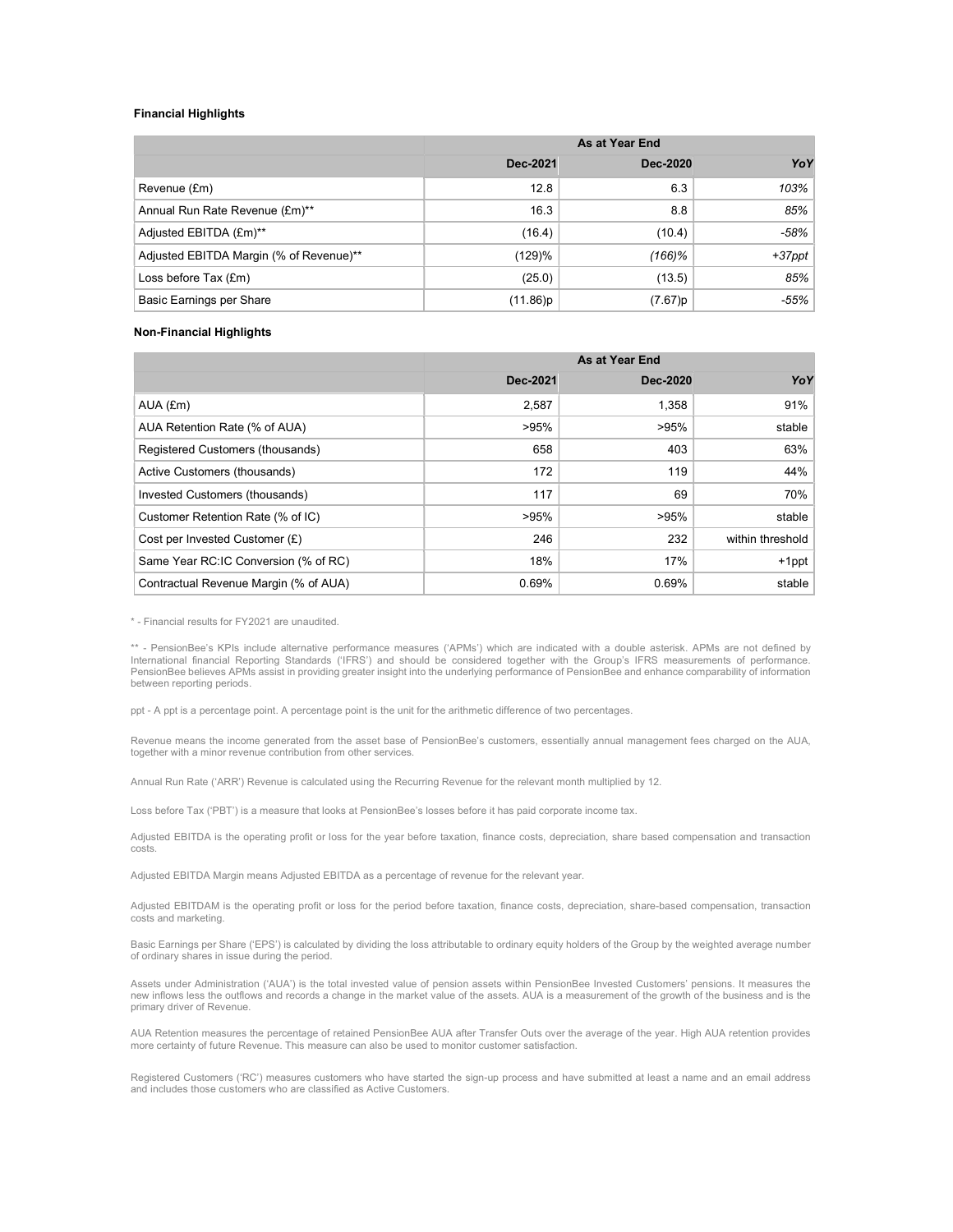Active Customers ('AC') means all customers who have requested to become an Invested Customer by accepting PensionBee's terms of business but for whom the transfer or contribution process is not yet completed and all customers who are classified as Invested Customers.

Invested Customers ('IC') means those customers who have transferred pension assets or made contributions into one of PensionBee's investment plans.

Customer Retention Rate measures the percentage of retained PensionBee Invested Customers over the average of the trailing twelve months. High customer retention provides more certainty of future Revenue. This measure can also be used to monitor customer satisfaction.

Cost per Invested Customer ('CPIC') means the cumulative advertising and marketing costs incurred since PensionBee commenced trading up until the relevant point in time divided by the cumulative number of Invested Customers at that point in time. This measure monitors cost discipline of customer acquisition. PensionBee's desired CPIC threshold is £200-£250.

Same Year RC:IC Conversion percentage is calculated by dividing the number of Invested Customers as at the end of the period by the number of Registered Customers at the end of the period. This measure monitors PensionBee's ability to convert customers through the acquisition funnel.

Contractual Revenue Margin means the weighted average contractual fee rate across PensionBee's investment plans (before applying any size discount) calculated by reference to the amount of AUA held in each plan across the period.

# Enquiries: Tulchan Communications

James Macey White Victoria Boxall Elizabeth Snow Laura Marshall

# **PensionBee**

Rachael Oku Laura Dunn-Sims +44 (0)20 7353 4200

pensionbee@tulchangroup.com

press@pensionbee.com

## Analyst Presentation

There will be a presentation for analysts at 8:30am via webcast. Please contact pensionbee@tulchangroup.com if you would like to attend. Slides accompanying the analyst presentation will be available this morning at https://www.pensionbee.com/investorrelations/results-and-reports and an audio recording of the analyst presentation will be available by close of business on the day.

## Investor Presentation

There will be a presentation for investors on Friday 18 March 2022 at 11.00am via webcast. Please contact either pensionbee@tulchangroup.com or info@equitydevelopment.co.uk if you would like to attend.

#### About PensionBee

PensionBee is a leading online pension provider, enabling customers to manage their savings through its unique combination of smart technology and dedicated customer service.

Since it was founded in 2014 by Romi Savova, PensionBee has been a challenger in an industry ripe for disruption. It has grown rapidly by helping consumers to solve the challenges they face when it comes to locating, combining and managing their pension savings. PensionBee counts 117,000 Invested Customers from 18-80 years of age with £2.6 billion in Assets under Administration as at 31 December 2021. Its range of pension plans are tailored to its customers and are managed by some of the world's largest money managers including BlackRock, HSBC, Legal & General and State Street Global Advisors.

PensionBee uses its proprietary technology and Open APIs to allow customers to manage their pension easily, view their live balance, and with the help of a smart calculator to plan their savings, make contributions and withdrawals online, all with transparency on fees. It continuously engages with customers through its dedicated customer account managers using jargon-free communication and listens to feedback to develop new tools which help customers to easily plan for their retirement. PensionBee has consistently maintained a Customer Retention Rate and an AUA Retention Rate of >95% and an Excellent Trustpilot rating.

#### Forward Looking Statements

Statements that are not historical facts, including statements about PensionBee's or management's beliefs and expectations, are forward-looking statements. The preliminary results contain forward-looking statements, which by their nature involve substantial risks and uncertainties as they relate to events and depend on circumstances which will occur in the future and actual results and developments may differ materially from those expressly stated or otherwise implied by these statements.

These forward-looking statements are statements regarding PensionBee's intentions, beliefs or current expectations concerning, among other things, its results of operations, financial condition, prospects, growth, strategies and the industry and markets within which it operates.

These forward-looking statements relate to the date of these preliminary results and PensionBee does not undertake any obligation to publicly release any revisions to these forward-looking statements to reflect events or circumstances after the date of the preliminary results.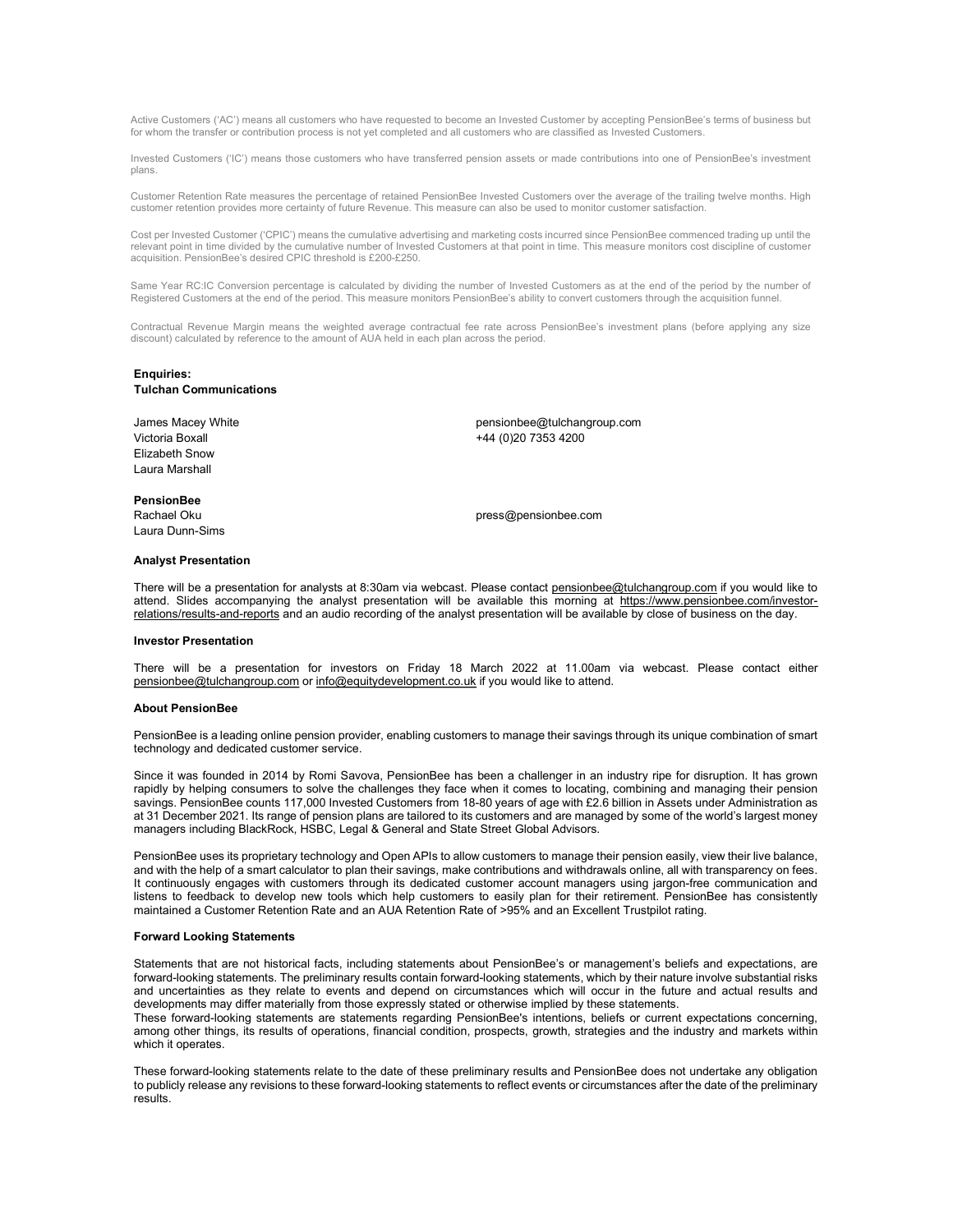# Chief Executive Officer's Review

As a fast-growing company, we are used to regularly breaking our own records and setting the standards and benchmarks that we hold ourselves up to. From the outstanding quality of our innovative technology platform and user experience to the rapid customer service we offer consumers seeking to take control of their pensions, PensionBee aims to lead the industry in everything we do.

I am often asked whether we can continue to meet and beat our own expectations even as we grow rapidly. I reflect on this question every year as I examine our results and reflect on our achievements.

By many measures, 2021 has been a milestone year for PensionBee. Our successful Initial Public Offering ('IPO') enabled us to welcome new shareholders who, like us, believe in our mission to make pensions simple so everyone can look forward to a happy retirement. We were particularly proud to facilitate a customer offer, giving our loyal and supportive customer base the opportunity to participate in the IPO. The £55m of primary proceeds that we raised from both institutions and customers enabled us to continue investing in our brand and technology, ultimately giving our 117,000 Invested Customers the 'pension confidence' to entrust us with approximately £2.6bn of their pension savings.

We delivered this growth in Assets under Administration, again reflecting an annual growth rate of more than 90% against a backdrop of consistently high customer satisfaction. We maintained our Excellent Trustpilot rating of 4.6★ and app store ratings of 4.8 and 4.7 on the Apple Store and Google Play Store respectively. Our internally measured Net Promoter Score was an industry-leading 63<sup>1</sup>, reflecting the enormous importance we place on keeping our customers happy. We are delighted to see the positive impact of product innovations including our 60-second 'easy bank transfer' contribution feature, personalised tax codes for withdrawing customers, a highly detailed transfer tracker and transactional push notification to keep our customers informed of key transactions in their BeeHive.

We seek to lead our industry on product and service innovation, but are also committed to ensuring that our business delivers a positive impact on our society and our planet. In 2021, we strengthened our commitment to international corporate transparency frameworks such as the Sustainability Accounting Standards Board and Workforce Disclosure Initiative, further integrated ESG into our core investment range and continued to work with our asset managers to assert our customers' views on Living Wages, gender and ethnicity pay gaps.

Whilst our metrics shine a light on the health of the business operations and the competitive advantage of our proprietary technology, it is our culture that ultimately enables our Company to deliver top performance. The pandemic and rapid changes in working patterns have tested the resilience of every business in the world. Our values of love, quality, honesty, innovation and simplicity, and the ways in which we demonstrate them on a daily basis, have allowed us to thrive.

We celebrate our diversity regularly because we know that honouring the uniqueness of every individual is what makes PensionBee a special place to advance one's career. The commitment to our employees stems from the leadership team and this year we were proud to learn that 92% of our employees would recommend PensionBee to a friend as a great place to work.

Looking ahead to 2022, we will continue to implement our ambitious growth plan to acquire more customers and to use our unique technology and innovative product offering to help them manage their pensions throughout their lifetime. We are proud to serve our customers on this path of purpose to make a happy retirement possible for all.

#### Romi Savova Chief Executive Officer

1. PensionBee's externally measured NPS is 75. Source: Boring Money, 2022.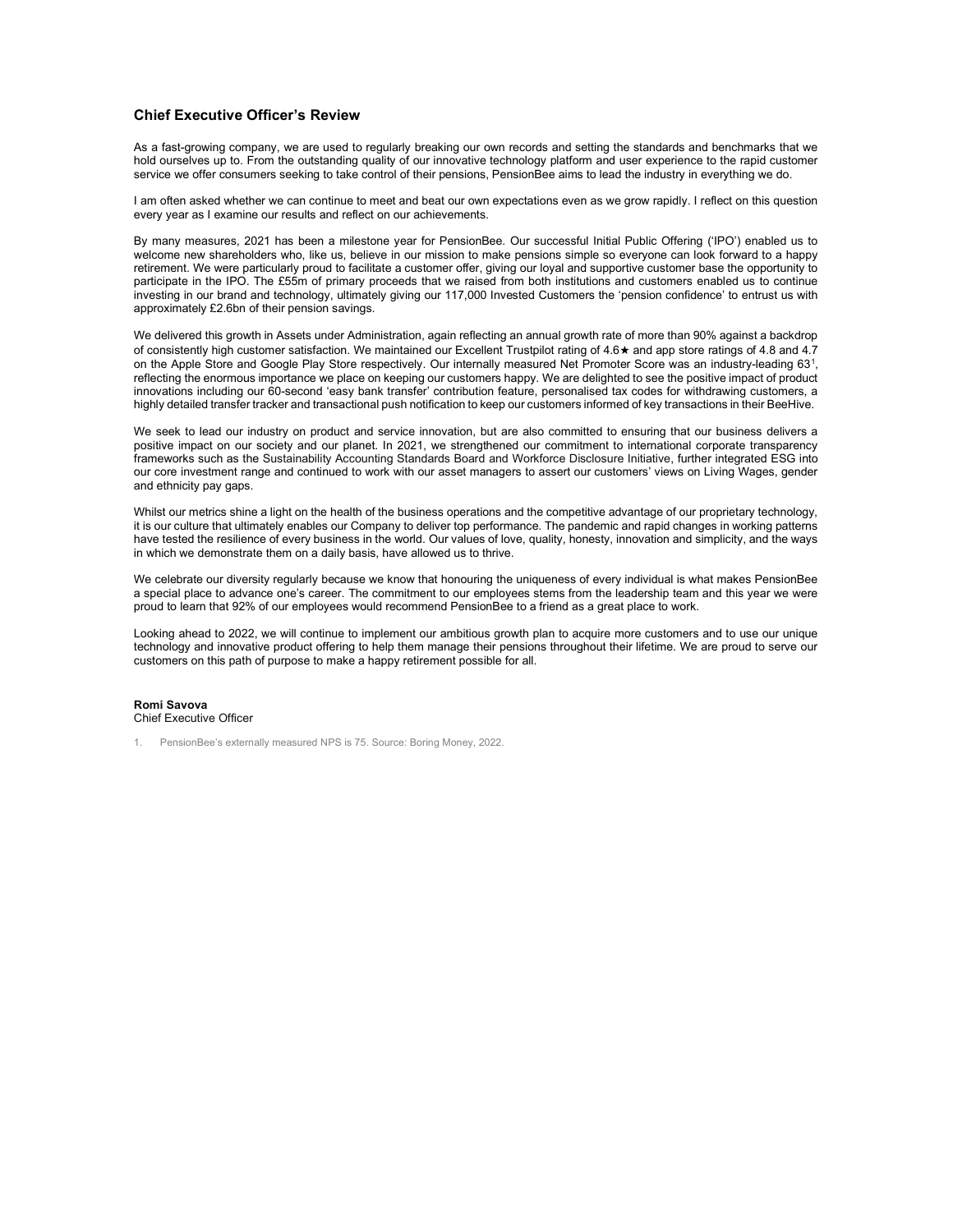# Operating and Financial Review

## Continued Growth across all Key Metrics in 2021

We have continued to deliver significant growth across all of our major Key Performance Indicators, building on the growth achieved in 2020. During 2021, the number of Invested Customers ('IC') increased by 70% to 117k and Assets under Administration ('AUA') increased by 91% to £2.6bn. Revenue increased by 103% to £12.8m with growth in Annual Run Rate ('ARR') Revenue of 85% to £16.3m. Over the last two years, we have grown our Invested Customer base by a multiple of 3.1x, our AUA by 3.5x, our Revenue by 3.6x and our ARR by 3.5x.

### Marketing Investment to further establish the PensionBee Brand as a Household Name resulted in Strong Customer Growth

|                                       | As at Year End |          |                  |  |
|---------------------------------------|----------------|----------|------------------|--|
|                                       | Dec-2021       | Dec-2020 | YoY              |  |
| <b>Marketing Costs</b>                |                |          |                  |  |
| <b>Marketing Costs (£m)</b>           | (12.9)         | (8.2)    | 56%              |  |
| Cost per Invested Customer (£)        | 246            | 232      | within threshold |  |
|                                       |                |          |                  |  |
| <b>Customers</b>                      |                |          |                  |  |
| Registered Customers (thousands)      | 658            | 403      | 63%              |  |
| Active Customers (thousands)          | 172            | 119      | 44%              |  |
| <b>Invested Customers (thousands)</b> | 117            | 69       | 70%              |  |
| Same Year RC:IC Conversion (% of RC)  | 18%            | 17%      | +1ppt            |  |

In line with our growth strategy, we continued to make a substantial investment in customer acquisition using our diversified marketing approach and demonstrating our ability to efficiently deploy a rapidly growing marketing budget, whilst retaining a tight focus on return on investment. The majority of the £55m primary capital raised at the time of our IPO in April 2021 was earmarked for marketing expenditure and Advertising and Marketing costs increased from £8.2m in 2020 to £12.9m in 2021 accordingly, as we sought to capture market share and rapidly expand our customer base.

During 2021 and as planned, the majority of the marketing spend was deployed across three primary channels, being TV, Out of Home and Paid Search. We increased our TV advertisements and ran extensive Out of Home advertising campaigns during opportune months. Our 'Feels so Good' brand campaign was rolled-out nationally across all channels, and we raised our profile by becoming the official pension partner sponsor of Brentford Football Club and through various other initiatives.

Our new proprietary in-house Data Platform delivered valuable insights across all of our core channels, and helped to drive decisionmaking through successive COVID-19 waves. It allowed us to optimise across channels to grow both rapidly and efficiently, keeping our Cost per Invested Customer in line with our desired threshold of £200-250, demonstrating our ability to continue to scale our marketing and distribution channels in a cost disciplined way.

Over the course of the year we were pleased to see the results of these initiatives translate into greater customer reach. Our Registered Customer ('RC') base grew by 63% on the previous year to 658k and our Active Customers increased by 44% to 172k. Similarly, we grew our Invested Customer base by 70% to 117k by the end of 2021. This delivered an improvement in Same Year RC:IC Conversion from 17% in 2020 to 18% in 2021.

## Cost Disciplined Acquisition coupled with High Retention Rates delivered Strong Asset Growth

|                                        |          | As at Year End |        |  |
|----------------------------------------|----------|----------------|--------|--|
|                                        | Dec-2021 | Dec-2020       | YoY    |  |
| Customer Retention Rate (% of IC)      | >95%     | >95%           | stable |  |
| AUA Retention Rate (% of AUA)          | >95%     | >95%           | stable |  |
|                                        |          |                |        |  |
| <b>Opening AUA (£m)</b>                | 1,358    | 745            | 82%    |  |
| Net Flows from New Customers (£m)      | 729      | 439            | 66%    |  |
| Net Flows from Existing Customers (£m) | 226      | 84             | 169%   |  |
| Net Flows (£m)                         | 955      | 523            | 83%    |  |
| Market Growth and Other (£m)           | 275      | 90             | n/m    |  |
| Closing AUA (£m)                       | 2,587    | 1,358          | 91%    |  |

We delivered a 91% year-on-year increase in AUA from £1,358m to £2,587m in 2021. This was driven by a combination of the costdisciplined new customer acquisition, the high retention rate of existing customers who increased their savings with PensionBee, and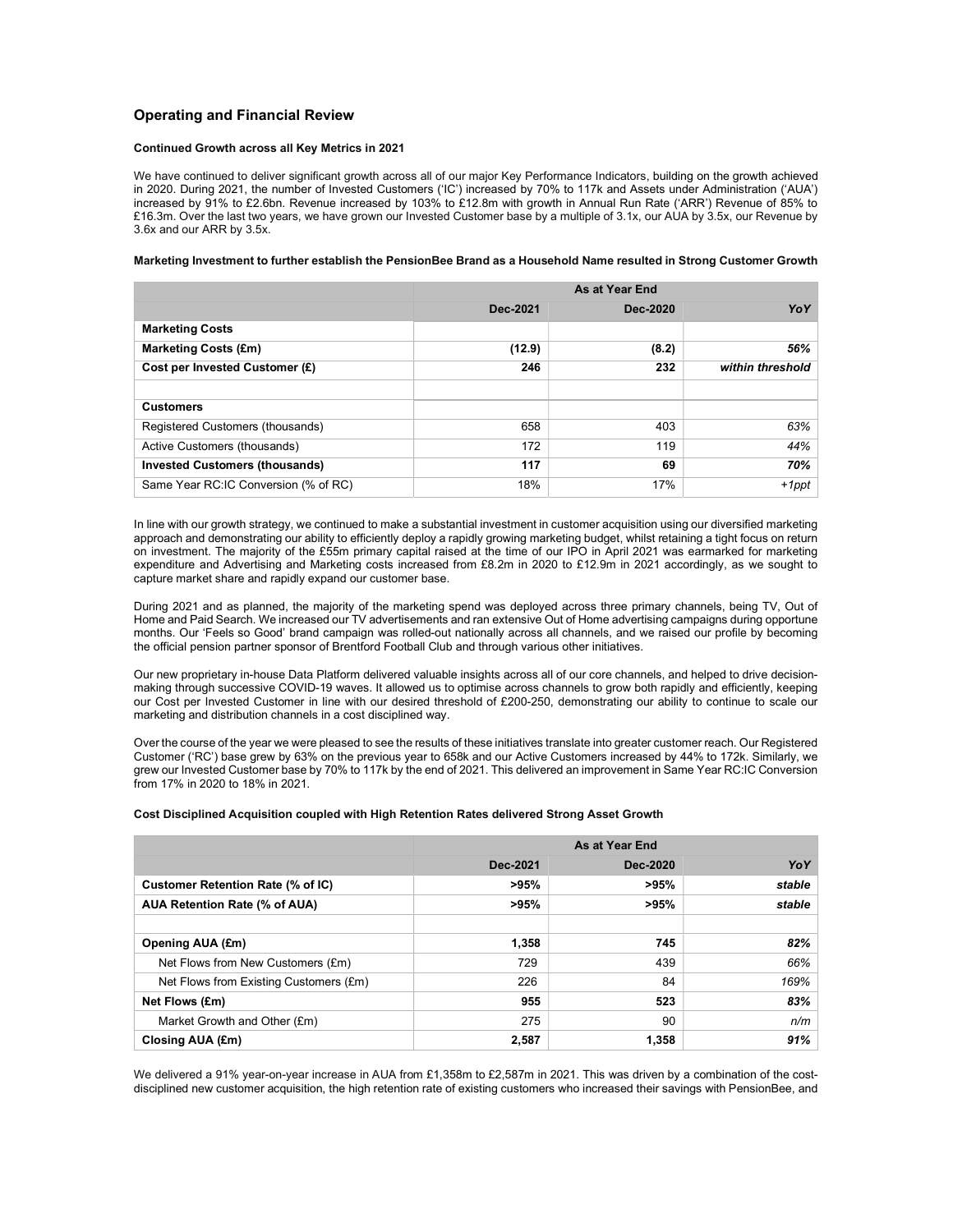market growth. Most of the asset growth (78% or £955m) was generated by Net Flows from New Customers and Net Flows from Existing Customers, with the balance (22% or £275m) being accounted for by market appreciation.

Growth from new customers represented most of the asset growth of 2021 with Net Flows from New Customers of £729m (2020: £439m), reflecting our strategy of cost-disciplined new customer acquisition.

We delivered net flows with improved efficiency. Each £ of marketing expenditure in 2021 generated approximately £74 of net flows as compared to £64 in 2020, indicating an efficiency improvement of close to 20%.

Over the period we acquired 48,000 (2020: 31,000) revenue-generating Invested Customers. A higher proportion of these new Invested Customers were older customers with a corresponding higher average pension size. As such, we have seen an increase in the average pension pot size from £19,700 in 2020 to £22,000 in 2021.

Our existing customers have continued to see their savings grow, with Net Flows from Existing Customers of £226m in 2021 (2020: £84m). Since inception, we have consistently enjoyed high Customer and AUA Retention Rates of >95% and this trend continued to remain stable in 2021. We saw existing customers consolidating additional pensions into their PensionBee online pension plan and customers contributing to their pensions while maintaining relatively low levels of withdrawals.

AUA growth also reflected an element of market growth of £275m in 2021 (2020: £90m). As is customary in the pensions industry, our customers' pensions are invested predominantly in global equity capital markets, which experienced strong performance during the year, and as such our asset base benefited from this market appreciation.

## Resilient Revenue Margin drove an overwhelming majority of Recurring Revenue

|                                       | As at Year End |          |        |  |
|---------------------------------------|----------------|----------|--------|--|
|                                       | Dec-2021       | Dec-2020 | YoY    |  |
| Contractual Revenue Margin (% of AUA) | 0.69%          | 0.69%    | stable |  |
| Annual Run Rate Revenue (£m)          | 16.3           | 8.8      | 85%    |  |
| Revenue (£m)                          | 12.8           | 6.3      | 103%   |  |

We have translated strong year-on-year AUA growth of 91% over 2021 into 85% growth in Annual Run Rate Revenue from £8.8m to £16.3m, underpinned by the stable Contractual Revenue Margin. The Contractual Revenue Margin is the headline annual management fee paid by customers before applying discounts for incremental pension savings above £100,000. The Contractual Revenue Margin remained resilient at 0.69% (2020: 0.69%).

As the vast majority of our Revenue is derived from annual management fees charged as a percentage of AUA, the high retention of customers and AUA makes the overwhelming majority of our Revenue recurring in nature. Therefore, the Annual Run Rate Revenue for December 2021 enables better measurement of our progress and provides greater visibility and predictability with respect to future years' Revenue.

## We Scaled our Business Efficiently by Investing in our People, Product Offering and Technology

|                                                                          | As at Year End |          |      |  |
|--------------------------------------------------------------------------|----------------|----------|------|--|
|                                                                          | Dec-2021       | Dec-2020 | YoY  |  |
| Money Manager Costs (£m)                                                 | (2.3)          | (0.9)    | 145% |  |
| <b>Employee Benefits Expense</b><br>(excluding Share-based Payment) (£m) | (7.4)          | (4.5)    | 66%  |  |
| Other Operating Expenses (£m)                                            | (6.6)          | (3.0)    | 116% |  |
| <b>Technology Platform Costs &amp; Other Operating</b><br>Expenses (£m)  | (14.0)         | (7.5)    | 86%  |  |

During 2021, we made further investments in our technology platform to position PensionBee for future growth. Our proprietary technology is modern, scalable and secure. The cloud-based and API-driven platform provides the foundations on which to continue to build dynamic and innovative products, while maintaining full control over the experience delivered to customers in a cost-efficient manner.

Considerable resources were directed towards the Data Platform (in particular the development of its machine learning capabilities and importing of new data sources into the platform), which has been instrumental in helping us calibrate decision-making around marketing budget allocation and in achieving our marketing objectives. We recruited a dedicated Data Team, who sit within the technology department, to build capability and support the automation of data activities in other business areas. We dedicated resources towards making ongoing efficiency improvements in consolidation activity to drive productivity, and optimising our transfer processes, including more straight-through automation of light-touch pension transfers.

Continued product innovation is central to our strategy. The PensionBee customer proposition has been enabled by investment in continuous innovation and automation, allowing easy onboarding of customers and intuitive lifetime self-service.

During 2021, continuous product innovations helped to increase our customer base and enable customers to contribute more into their pensions. Our product developments reduced friction and enabled us to serve our customers with less and less human intervention, supporting efficiency improvements and operating leverage over time. For instance, we launched the 'Easy Bank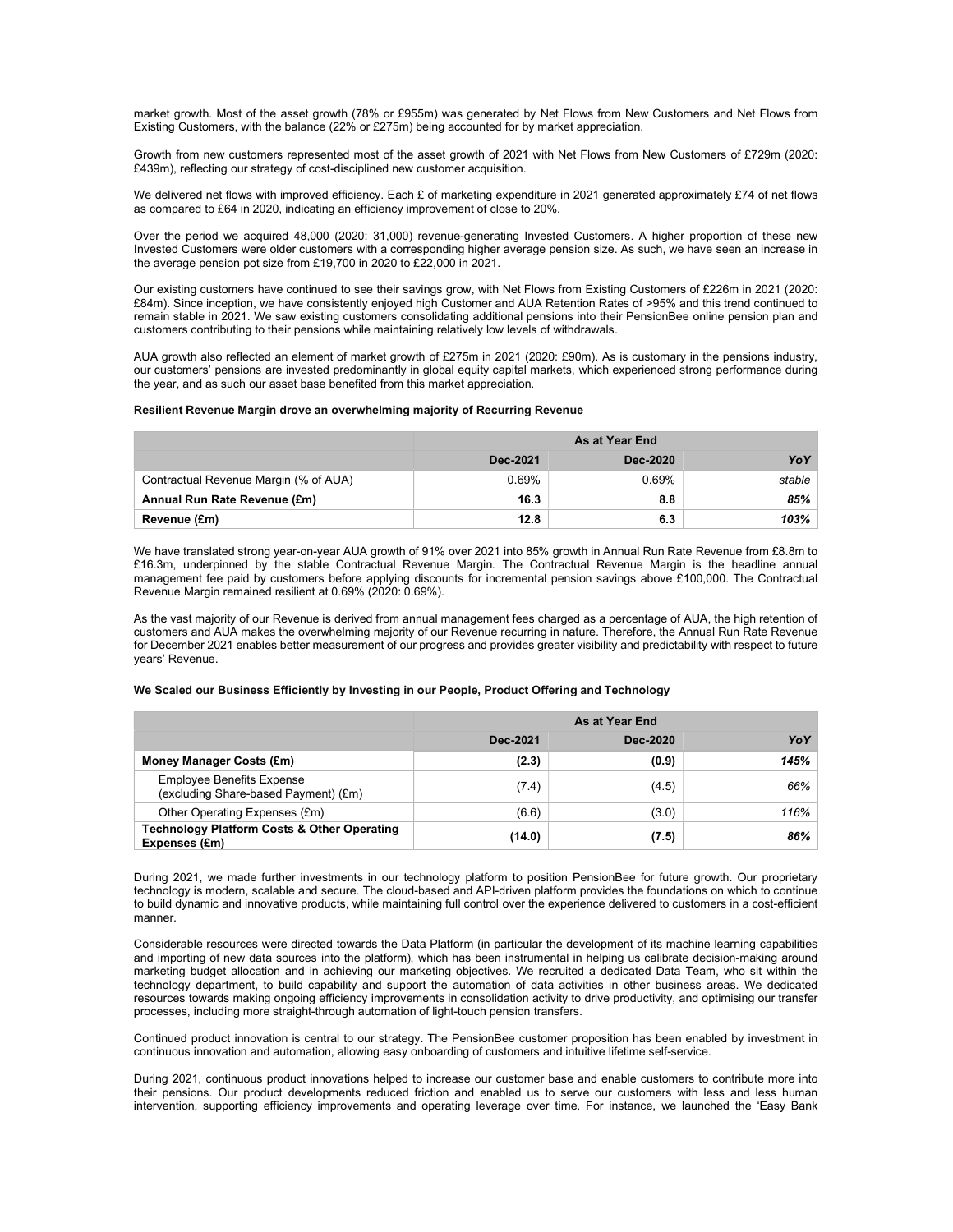Transfer' feature, enhanced our in-app drawdown features, added additional features to allow the use of personalised tax codes for customers in drawdown, opened up our offering to the self-employed and launched a new 'Transfer Tracker', to name a few.

As a result of the technology platform investments, the Employee Benefits Expense increased to £7.4m, driven by developments to improve automation and an expansion of engineer headcount. Headcount increased from approximately 110 average full-time employees in 2020 to approximately 158 in 2021.

Other Operating Expenses increased to £6.6m reflecting increased headcount, acquisition volume and other fixed costs. The benefit from the investment in automation will position us well on our path to profitability by the end of 2023.

Money Manager Costs increased to £2.3m in 2021 at a slightly higher rate than Revenue, which was due to an increase in the number of customers selecting funds with incrementally higher money manager fees.

### Profitability Metrics

|                                                                  | As at Year End |          |           |  |
|------------------------------------------------------------------|----------------|----------|-----------|--|
|                                                                  | Dec-2021       | Dec-2020 | YoY       |  |
| Adjusted EBITDA before Marketing (£m)                            | (3.6)          | (2.2)    | $-62%$    |  |
| <b>Adjusted EBITDA Margin before</b><br>Marketing (% of Revenue) | (28)%          | (35)%    | +7ppt     |  |
| Adjusted EBITDA (£m)                                             | (16.4)         | (10.4)   | $-58%$    |  |
| Adjusted EBITDA Margin (% of Revenue)                            | (129)%         | (166)%   | $+37$ ppt |  |
| Loss before Tax (£m)                                             | (25.0)         | (13.5)   | 85%       |  |

Over the course of 2021, we made further progress towards profitability as operating leverage increased, in large part due to the scalability of the technology platform.

One of the key profitability metrics that we measure is Adjusted EBITDA before Marketing. This measure includes Money Manager Costs, Technology Platform Costs and Other Operating Expenses but excludes Advertising and Marketing Expenses (which generate long-term returns through long-standing customer relationships), Share-based Payments and Transactions Costs.

A change in Adjusted EBITDA before Marketing is therefore an indicator of short-term operating leverage. Adjusted EBITDA Margin before Marketing improved from (35)% in 2020 to (28)% for 2021, underscoring the scalability of the technology platform and the effectiveness of new feature releases that improved the efficiency of customer operations.

The second profitability metric that we measure is Adjusted EBITDA, which captures Advertising and Marketing Expenses but excludes Share-based Payments and Transaction Costs. Adjusted EBITDA Margin improved from (166)% in 2020 to (129)% in 2021.

## Other Costs

|                                  |          | As at Year End |        |  |  |
|----------------------------------|----------|----------------|--------|--|--|
|                                  | Dec-2021 | Dec-2020       | YoY    |  |  |
| Share-based Payment (£m)         | (3.9)    | (2.2)          | 81%    |  |  |
| Transaction Costs (£m)           | (2.9)    | (0.6)          | 363%   |  |  |
| Finance Costs (£m)               | (1.4)    | (0.0)          | n/m    |  |  |
| Loss before Tax (£m)             | (25.0)   | (13.5)         | $-85%$ |  |  |
| Taxation (£m)                    | 0.3      | 0.2            | n/m    |  |  |
| Basic Earnings per Share ('EPS') | (11.86)p | (7.67)p        | $-55%$ |  |  |

Loss before Tax increased to £(25.0)m for 2021, in line with our strategy of investing in growth. The increase can be explained by increased Adjusted EBITDA as outlined above, together with an increase in the non-cash Share-based Payment, non-recurring Transaction Costs and Finance Costs.

The increase in Share-based Payment costs is partly explained by the impact of the accelerated vesting of options granted at the end of 2020. Another contributor to the cost increase was the introduction of the new PensionBee post-IPO remuneration structure which included a Deferred Share Bonus Plan, for which an accrual was recorded.

Transaction Costs primarily consist of fees and expenses incurred in relation to the preparation for our IPO (for which preparation commenced at the end of 2020).

Finance Costs are fees associated with the now cancelled £10m Revolving Credit Facility ('RCF') that we entered into with National Westminster Bank Plc on 22 March 2021, as part of a prudent liquidity management strategy. The RCF was never drawn, but a cancellation fee was incurred.

Taxation includes enhanced tax credits in relation to routine Research and Development refunds. No deferred tax asset has been recognised for the carried forward losses.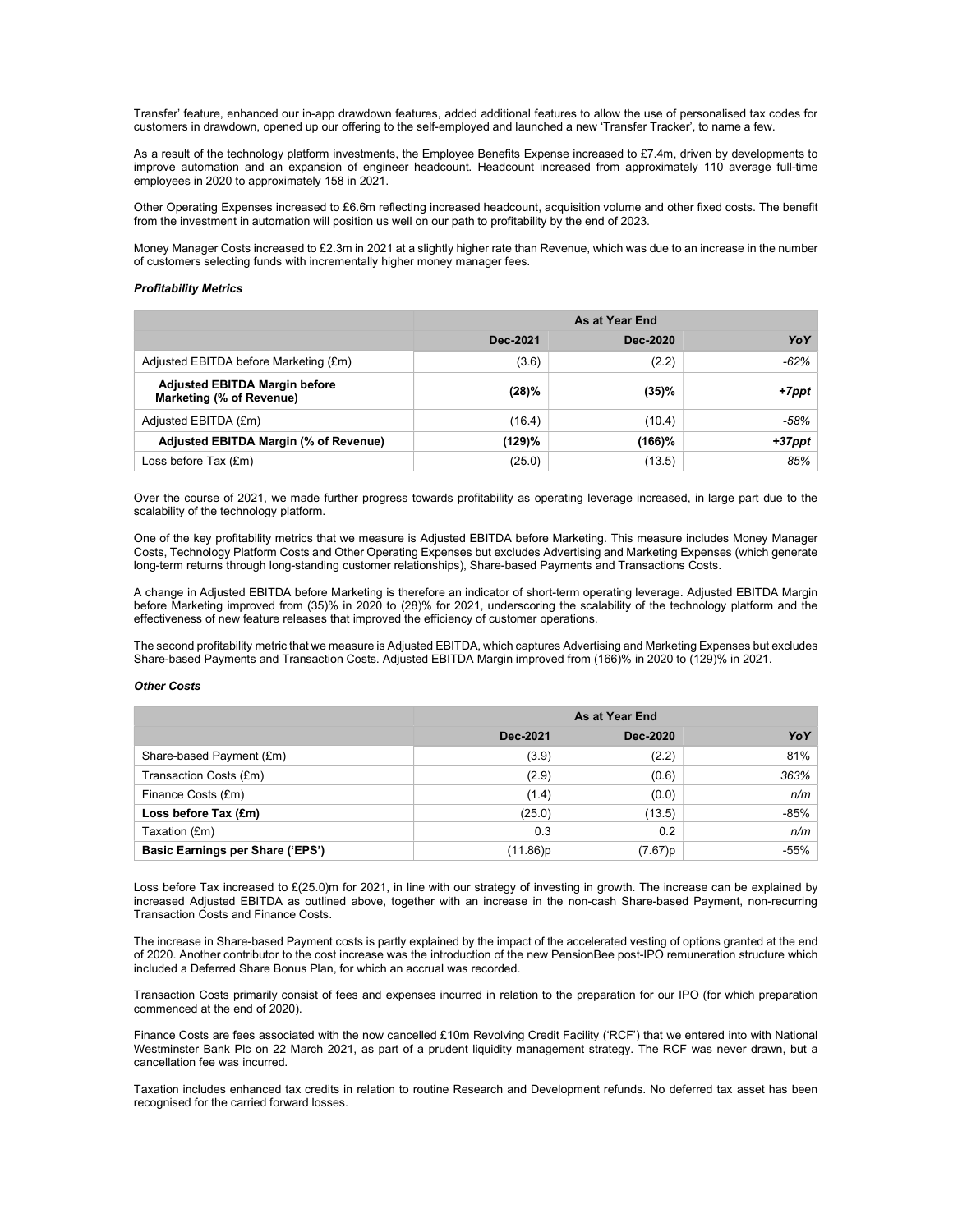Basic Earnings per Share ('EPS') was (11.86)p for 2021 (2020: (6,138.63)p). These two EPS figures are not directly comparable due to a change in share capital as part of the reorganisation ahead of the IPO, together with the issuance of new shares as part of the IPO itself in April 2021. Adjusting the 2020 EPS for the impact of the IPO gives a comparable EPS of (7.67)p.

# Regulatory Capital and Financial Position

PensionBee Limited, a subsidiary of the Company, is authorised and regulated by the FCA and therefore adheres to capital requirements set by the FCA. As of December 2021, the capital resources stood at £31.7m as compared to a capital resource requirement of £0.9m (unaudited), resulting in a coverage of 33.7x.

As of December 2021, the cash and cash equivalents balance was £44m (December 2020: £6.7m).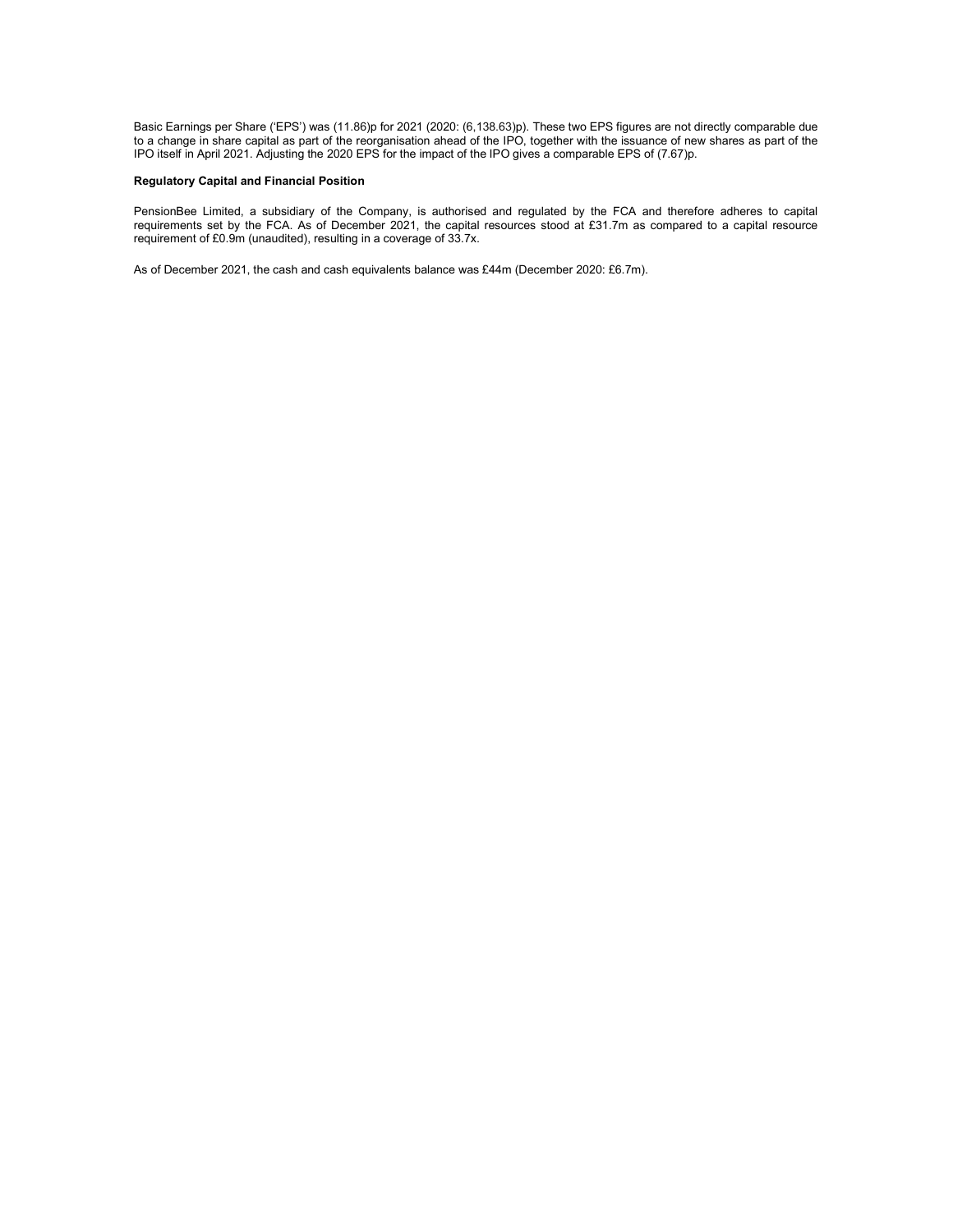# Results for the Year

# Consolidated Statement of Comprehensive Income For the year ended 31 December 2021

|                                                                                                             |                | 2021      | 2020      |
|-------------------------------------------------------------------------------------------------------------|----------------|-----------|-----------|
|                                                                                                             | <b>Note</b>    | £000      | £ 000     |
|                                                                                                             |                |           |           |
| Revenue                                                                                                     | 4              | 12,753    | 6,268     |
| <b>Employee Benefits Expense</b><br>(excluding Share-based Payment)                                         | 5              | (7, 447)  | (4, 475)  |
| Share-based Payment                                                                                         | 5, 21          | (3,939)   | (2, 174)  |
| <b>Depreciation Expense</b>                                                                                 | 12, 13         | (256)     | (240)     |
| Advertising and Marketing                                                                                   |                | (12, 865) | (8, 223)  |
| Other Expenses                                                                                              | $\overline{7}$ | (8,862)   | (3,991)   |
| <b>Transaction Costs</b>                                                                                    | 25             | (2,947)   | (637)     |
| <b>Operating Loss</b>                                                                                       |                | (23, 563) | (13, 472) |
| <b>Finance Costs</b>                                                                                        | 8              | (1, 416)  | (11)      |
| Loss before Tax                                                                                             |                | (24, 979) | (13, 483) |
| Taxation                                                                                                    | 10             | 348       | 220       |
| Loss for the year                                                                                           |                | (24, 631) | (13, 263) |
| Total Comprehensive Loss for the year wholly attributable to Equity<br><b>Holders of the Parent Company</b> |                | (24, 631) | (13, 263) |
| Loss per Share (pence per Share)                                                                            |                |           |           |
| <b>Basic and Diluted</b>                                                                                    | 11             | (11.86)   | (7.67)    |
|                                                                                                             |                |           |           |

The above results were derived from continuing operations.

The notes form an integral part of these financial statements.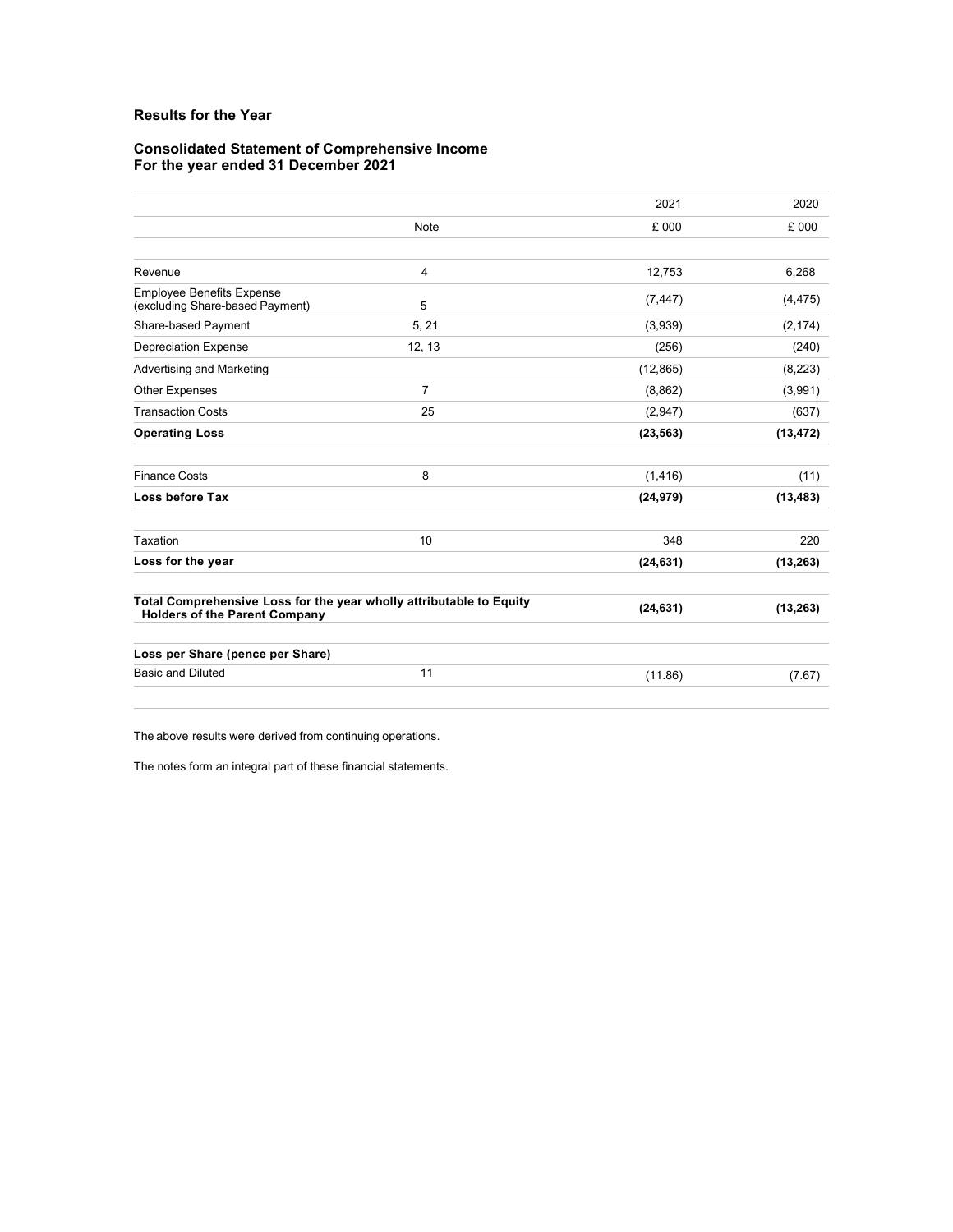# Consolidated Statement of Financial Position As at 31 December 2021

|                                     |       | 2021      | 2020                     |
|-------------------------------------|-------|-----------|--------------------------|
|                                     | Note  | £ 000     | £ 000                    |
| <b>Assets</b>                       |       |           |                          |
| <b>Non-current Assets</b>           |       |           |                          |
| Property, Plant and Equipment       | 12    | 127       | 195                      |
| <b>Right of Use Assets</b>          | 13    | 692       | 118                      |
|                                     |       | 819       | 313                      |
| <b>Current Assets</b>               |       |           |                          |
| <b>Trade and Other Receivables</b>  | 14    | 3,171     | 1,506                    |
| Cash and Cash Equivalents           |       | 43,518    | 6,736                    |
|                                     |       | 46,689    | 8,242                    |
| <b>Total Assets</b>                 |       | 47,508    | 8,555                    |
| <b>Equity and Liabilities</b>       |       |           |                          |
| Equity                              |       |           |                          |
| Share Capital                       | 15    | 221       |                          |
| Share Premium                       | 16    | 53,218    | 30,322                   |
| Share-based Payment Reserve         | 16,21 | 8,317     | 4,378                    |
| <b>Retained Earnings</b>            | 16    | (17, 976) | (28, 245)                |
| <b>Total Equity</b>                 |       | 43,780    | 6,455                    |
| <b>Non-current Liabilities</b>      |       |           |                          |
| Lease Liability                     | 17    | 560       | ÷,                       |
| Provisions                          | 18    | 43        | -                        |
|                                     |       | 603       | $\overline{\phantom{0}}$ |
| <b>Current Liabilities</b>          |       |           |                          |
| Lease Liability                     | 17    | 97        | 109                      |
| Trade and Other Payables            | 19    | 3,028     | 1,991                    |
|                                     |       | 3,125     | 2,100                    |
| <b>Total Liabilities</b>            |       | 3,728     | 2,100                    |
| <b>Total Equity and Liabilities</b> |       | 47,508    | 8,555                    |

The notes form an integral part of these financial statements.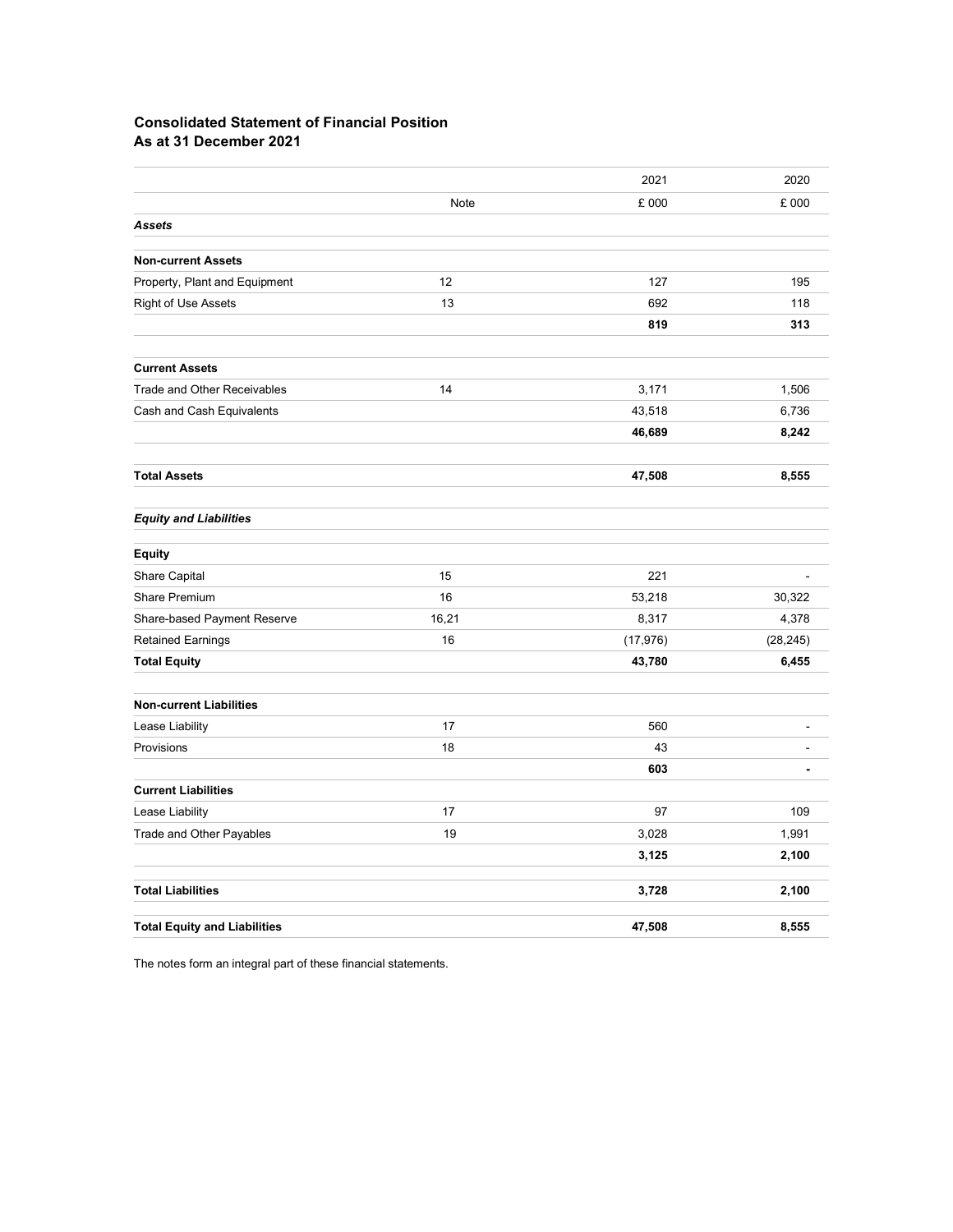# Consolidated Statement of Changes in Equity For the year ended 31 December 2021

|                                         |      | Share<br>Capital | Share<br>Premium | Share-based<br>Payment<br>Reserve | Retained<br>Earnings     | Total     |
|-----------------------------------------|------|------------------|------------------|-----------------------------------|--------------------------|-----------|
|                                         | Note | £ 000            | £ 000            | £ 000                             | £ 000                    | £ 000     |
| At 1 January 2020                       |      | $\qquad \qquad$  | 23,111           | 2,204                             | (14, 982)                | 10,333    |
| Loss for the Year                       |      | $\qquad \qquad$  | ٠                | $\blacksquare$                    | (13, 263)                | (13, 263) |
| <b>Total Comprehensive Loss</b>         |      | $\qquad \qquad$  | ۰                | $\blacksquare$                    | (13, 263)                | (13, 263) |
| <b>Issue of Shares</b>                  |      |                  | 7,211            | ۰                                 |                          | 7,211     |
| <b>Share-based Payment Transactions</b> |      | ٠                |                  | 2,174                             | $\overline{\phantom{a}}$ | 2,174     |
| At 31 December 2020                     |      | $\blacksquare$   | 30,322           | 4,378                             | (28, 245)                | 6,455     |

|                                                   |    | Share<br>Capital         | Share<br>Premium | Share-based<br>Payment<br>Reserve | Retained<br>Earnings | Total     |
|---------------------------------------------------|----|--------------------------|------------------|-----------------------------------|----------------------|-----------|
|                                                   |    | £000                     | £000             | £ 000                             | £000                 | £000      |
| At 1 January 2021                                 |    |                          | 30,322           | 4,378                             | (28, 245)            | 6,455     |
| Income/(Loss) for the Year                        |    | $\overline{\phantom{a}}$ | $\blacksquare$   | $\overline{ }$                    | (24, 631)            | (24, 631) |
| <b>Total Comprehensive Loss</b>                   |    | $\overline{\phantom{a}}$ | ۰                |                                   | (24, 631)            | (24, 631) |
| Share-based Payment Transactions                  |    | ۰                        |                  | 3,939                             |                      | 3,939     |
| Issue of Share Capital in PensionBee<br>Limited   |    |                          | 4,765            |                                   |                      | 4,765     |
| Group Reorganisation                              | 15 | 180                      | (35,088)         |                                   | 34,908               |           |
| Issue of Share Capital in PensionBee<br>Group plc | 15 | 33                       | 54,967           |                                   |                      | 55,000    |
| Transaction Costs on Issue of Shares              | 15 | $\overline{\phantom{a}}$ | (1,748)          | ۰                                 | $\overline{a}$       | (1,748)   |
| <b>Exercise of Share Options</b>                  | 15 | 8                        |                  |                                   | (8)                  |           |
| At 31 December 2021                               |    | 221                      | 53,218           | 8,317                             | (17, 976)            | 43,780    |

The notes form an integral part of these consolidated financial statements.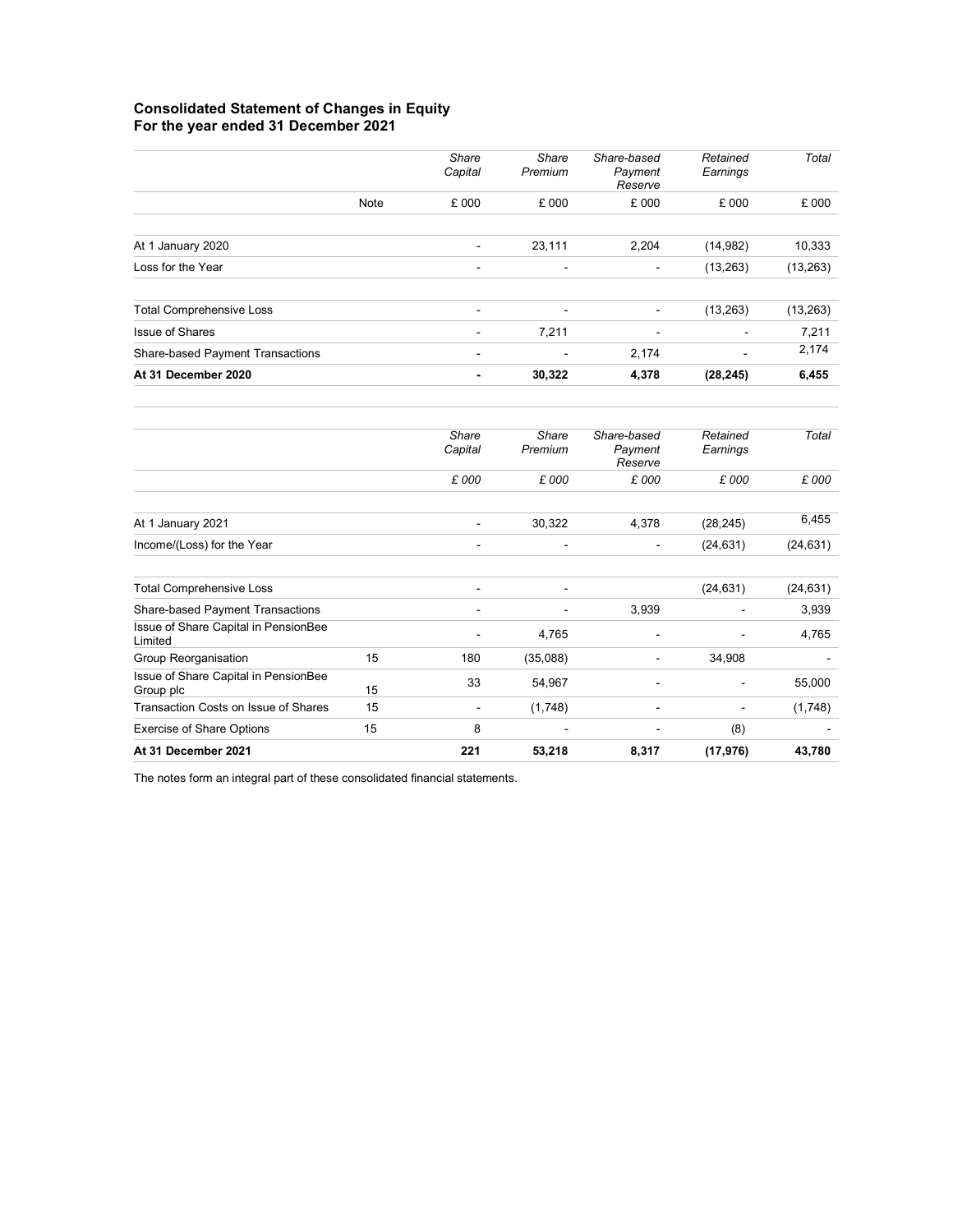# Consolidated Statement of Cash Flows For the year ended 31 December 2021

|                                                          |                | 2021      | 2020           |
|----------------------------------------------------------|----------------|-----------|----------------|
|                                                          | Note           | £ 000     | £ 000          |
|                                                          |                |           |                |
| <b>Cash Flows used in Operating Activities</b>           |                |           |                |
| Loss for the Year                                        |                | (24, 631) | (13, 263)      |
| Adjustments to Cash Flows from Non-cash Items            |                |           |                |
| Depreciation                                             |                | 256       | 240            |
| Loss on Disposal of Equipment                            | $\overline{7}$ | 10        | $\overline{7}$ |
| <b>Finance Costs</b>                                     | 8              | 1,416     | 11             |
| <b>Share-based Payment Transactions</b>                  |                | 3,939     | 2,174          |
| Taxation                                                 | 10             | (348)     | (220)          |
| Operating cash flows before movements in working capital |                | (19, 358) | (11, 051)      |
| <b>Working Capital Adjustments</b>                       |                |           |                |
| Increase in Trade and Other Receivables                  | 14             | (1, 277)  | (627)          |
| Increase in Trade and Other Payables                     | 19             | 997       | 831            |
| Cash used in Operations                                  |                | (19, 638) | (10, 847)      |
| Income Taxes Received                                    | 10             |           | 406            |
| Net Cash Flow used in Operating Activities               |                | (19, 638) | (10, 441)      |
| <b>Cash Flows used in Investing Activities</b>           |                |           |                |
| Acquisition of Equipment                                 | 12             | (69)      | (75)           |
| Direct cost for acquiring Right of Use Asset             |                | (6)       |                |
| Net Cash Flow used in Investing Activities               |                | (75)      | (75)           |
| <b>Cash Flows from Financing Activities</b>              |                |           |                |
| Revolving Credit Facility Fees                           |                | (1,409)   |                |
| Proceeds from Issue of Ordinary Shares                   |                | 59,765    | 7,211          |
| Transaction Costs on Issue of Shares                     |                | (1,748)   |                |
| Payment of Principal and Interest of Lease Liabilities   | 17             | (113)     | (150)          |
| Net Cash Flows from Financing Activities                 |                | 56,495    | 7,061          |
| Net Increase/(Decrease) in Cash and Cash Equivalents     |                | 36,782    | (3, 455)       |
| Cash and Cash Equivalents at 1 January                   |                | 6,736     | 10,191         |
| Cash and Cash Equivalents at 31 December                 |                | 43,518    | 6,736          |

The notes form an integral part of these consolidated financial statements.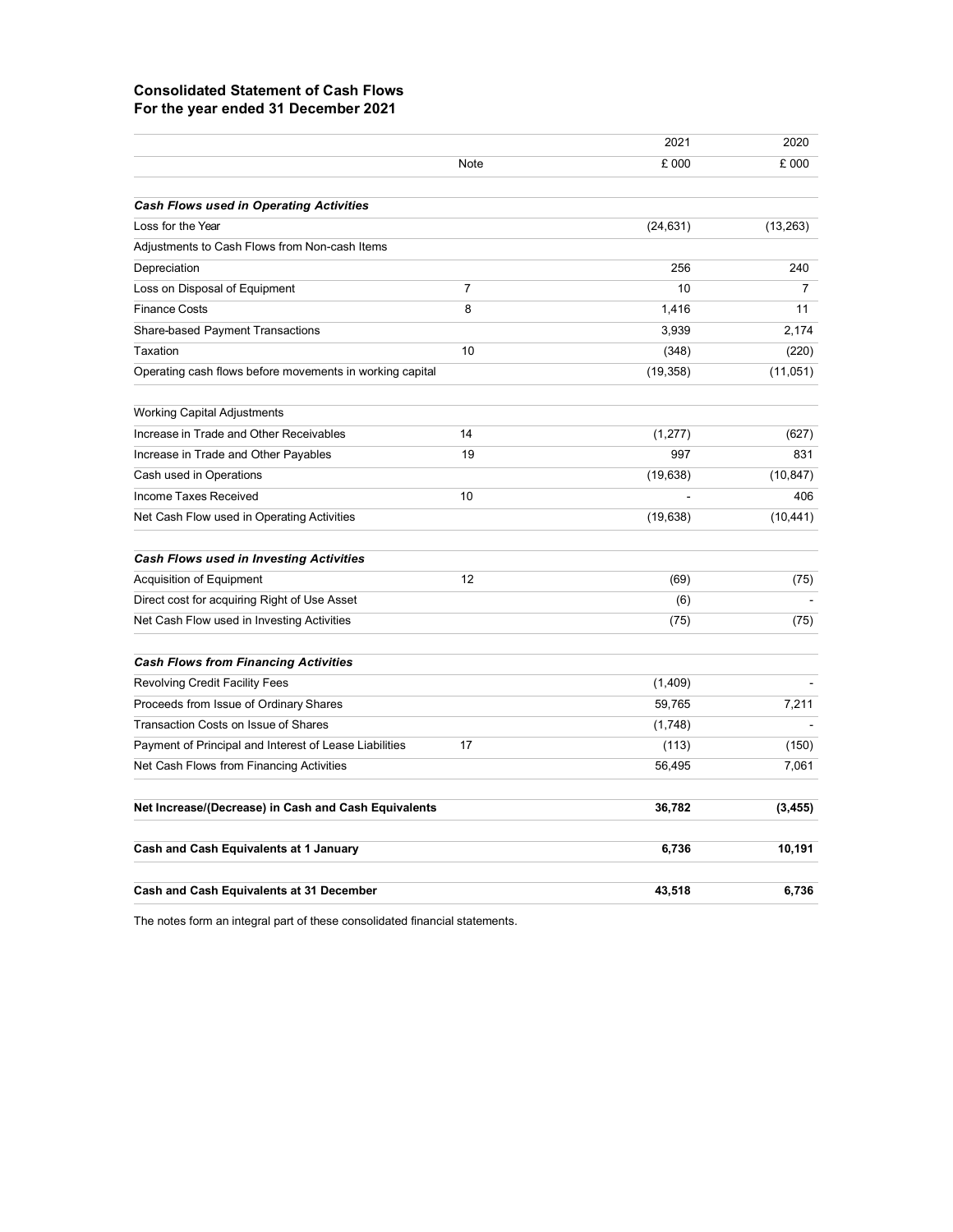# Notes to the Financial Statements for the year ended 31 December 2021

#### 1. General Information

PensionBee Group plc (the 'Company') is the parent company of PensionBee Limited (the "Subsidiary") (together the 'Group'). The Company is a public company, whose shares were traded on the High Growth Segment of the London Stock Exchange ('LSE') and is incorporated and domiciled in England and Wales.

The address of its registered office is:

209 Blackfriars Road London SE1 8NL United Kingdom

## Principal Activity

The principal activity of the Group is that of a direct-to-consumer online pension provider. The Group seeks to make its UK customers 'Pension Confident' by giving them complete control and clarity over their retirement savings. The Group helps its customers to combine their pensions into one new online plan where they can contribute, forecast outcomes, invest effectively, and withdraw their pensions (from the age of 55), all from the palm of their hand.

### 2. Accounting Policies

### Basis of Preparation

The consolidated financial statements have been prepared in accordance with International Financial Reporting Standards ('IFRS') as issued by the International Accounting Standards Board ('IASB') in conformity with the requirements of the Companies Act 2006. The financial statements are prepared on the historical cost basis and on a going concern basis.

The preparation of financial statements in conformity with IFRS requires the use of certain critical accounting estimates. It also requires management to exercise its judgement in the process of applying the Group's accounting policies.

The financial statements are presented in GBP and all values are rounded to the nearest thousand  $(E'000)$ , except when otherwise indicated. The functional currency of the Company is GBP because it is the primary currency in the economic environment in which the Company operates.

## Basis of Consolidation

The consolidated financial statements consolidate the financial statements of the Company and its subsidiary undertakings drawn up to 31 December 2021.

On 24 March 2021, PensionBee Group plc acquired all the issued shares of PensionBee Limited through a share for share transaction ('Group reorganization'). For every issued share in PensionBee Limited, 800 shares of PensionBee Group plc were issued. PensionBee Group plc issued 180,054,400 ordinary shares of £0.001 each. As part of the Group reorganization, the Company reduced its share premium to create additional distributable reserves. From the acquisition date, PensionBee Limited became a subsidiary of PensionBee Group plc. On the same date, all the share options granted by PensionBee Limited to its employees were cancelled and replaced by share options granted by PensionBee Group plc.

The comparative amounts for the year ended 31 December 2020 and the statement of financial position as at 31 December 2020 represent PensionBee Limited prior to the formation of the Group. The amounts for the year ended 31 December 2021 and the statement of financial position as at 31 December 2021 represent the Group.

A subsidiary is an entity controlled by the Company. Control is achieved where the Company has the power to govern the financial and operating policies of an entity so as to obtain benefits from its activities. The Company reassesses whether it controls an entity if facts and circumstances indicate there are changes to one or more elements of control.

Inter-company transactions, balances and unrealised gains on transactions between the Company and its subsidiary, which are related parties, are eliminated in full.

Intra-group losses are also eliminated but may indicate an impairment that requires recognition in the consolidated financial statements.

## Summary of Significant Accounting Policies

The principal accounting policies applied in the preparation of these financial statements are set out below. These policies have been consistently applied to all the years presented, unless otherwise stated.

#### Going Concern

The Directors have a reasonable expectation that the Group has adequate financial resources to continue in operational existence for the foreseeable future and are satisfied that the Group can continue to pay its liabilities as they fall due for a period of at least 12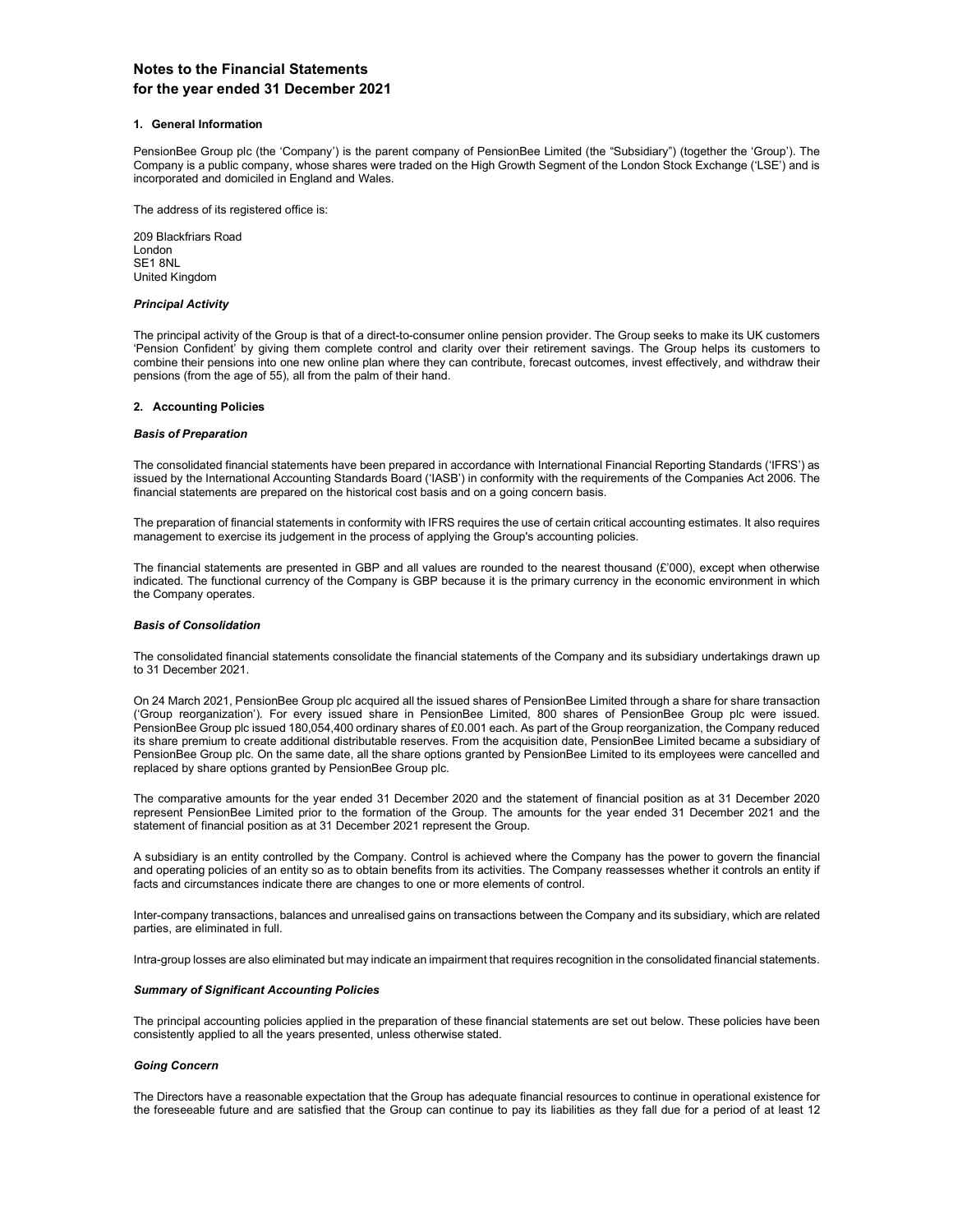months from the date of approval of these financial statements. The Group has strong cash reserves and forecasts growth that should see the financial results improve in the future years.

The COVID-19 pandemic has been considered in the Directors' assessment of going concern. The Group has been operationally resilient as proven by consistent operational efficiencies that have been maintained during remote working times. The Directors concluded that the COVID-19 pandemic will not impact the Group's ability to continue as a going concern. The impact of Russia's invasion of Ukraine on the markets and on the world more generally has also been considered in the Directors' assessment of going concern. While the Group's own exposure to Russia in terms of investments is minimal, rounding to 0%, broader market volatility could impact Assets under Administration and the Directors will continue to monitor the rapidly developing situation.

Stress testing was done by considering severe and unlikely but possible scenarios. The Group has adequate resources to survive macroeconomic downturns and the Directors concluded that the Group has sufficient financial resources to remain in operational existence. For these reasons, the Directors adopt the going concern basis of preparation for these financial statements.

#### Changes in Accounting Policy

None of the standards, interpretations, and amendments effective for the first time from 1 January 2021 have had a material effect on the financial statements.

#### New Standards, Interpretations and Amendments not yet Effective

| <b>Standard</b>                                                                                       | <b>Effective Date, Annual Period</b><br>beginning on or after |
|-------------------------------------------------------------------------------------------------------|---------------------------------------------------------------|
| Amendments to IAS 16 – Proceeds before intended use                                                   | 1 January 2022                                                |
| Annual improvements 2018 - 2020 Cycle                                                                 | 1 January 2022                                                |
| Amendments to IAS 37 - Costs of Fulfilling Contract (Onerous Lease Assessments)                       | 1 January 2022                                                |
| Amendments to IAS 1 - Classification                                                                  | 1 January 2023                                                |
| Amendments to IAS 1 and IFRS Practice Statement 2 - Deciding which Accounting<br>Policies to Disclose | 1 January 2023                                                |
| Amendments to IAS 8 - Distinguishing between Accounting Policies and Accounting<br>Estimates          | 1 January 2023                                                |
| Amendments to IAS 12 - Income Taxes: Deferred Tax related to Assets                                   | 1 January 2023                                                |

The new standards which are not yet effective will not have a material impact on the financial statements.

## Revenue Recognition

Revenue represents amounts receivable for services net of VAT. Revenue is derived from administration of our customers' retirement savings and the provision of one-off ancillary services to customers. The Group operates a service to combine and transfer customers' old pensions into new online plans, which are subsequently managed by third party money managers. The Group has applied the 5 step model outlined in IFRS 15 Revenue from contracts with customers as is set out below:

Identification of the contract with a customer - During account opening, the customer is made aware of the promises the Group is making. Rights and obligations of each party are outlined. The point at which the customer agrees to the terms and conditions is the point at which both the Group and the customer have approved the contract.

Identification of the performance obligations in the contract - The Group makes one promise to its customers, the administration of the customers' retirement savings through its third-party money managers. The Group performs administrative tasks during the process of on boarding its customers to its technology platform which are necessary for the fulfilment of administration of the customers' retirement savings. The Group does not consider these administrative tasks to be a separate performance obligation. As a result, it is considered that the Group has a single performance obligation, which is the administration of the customers' retirement savings.

Determination of the transaction price – The money managers invest customers' retirements savings in funds ("Group Plans") that match each customer's risk appetite. The Group charges an annual management fee that is charged daily against the units held by each customer. The annual management fee is based on a fixed percentage (%) which varies for each of the Group Plans; the fees range from 0.50% to 0.95%. There is a further fixed discount of 50% provided to customers who have over £100,000 in their pension pots. The discount is applied to the incremental amount over and above £100,000.

Allocation of the transaction price - As there is only one performance obligation, the whole transaction price is allocated to this performance obligation.

Recognition of revenue when a performance obligation is satisfied - The administration of customers' retirement savings is continuous until the customer draws down their pension pot or transfers it to another UK registered provider. Revenue is recognised over time as the customer simultaneously receives and consumes the benefits provided by the Group's performance as the Group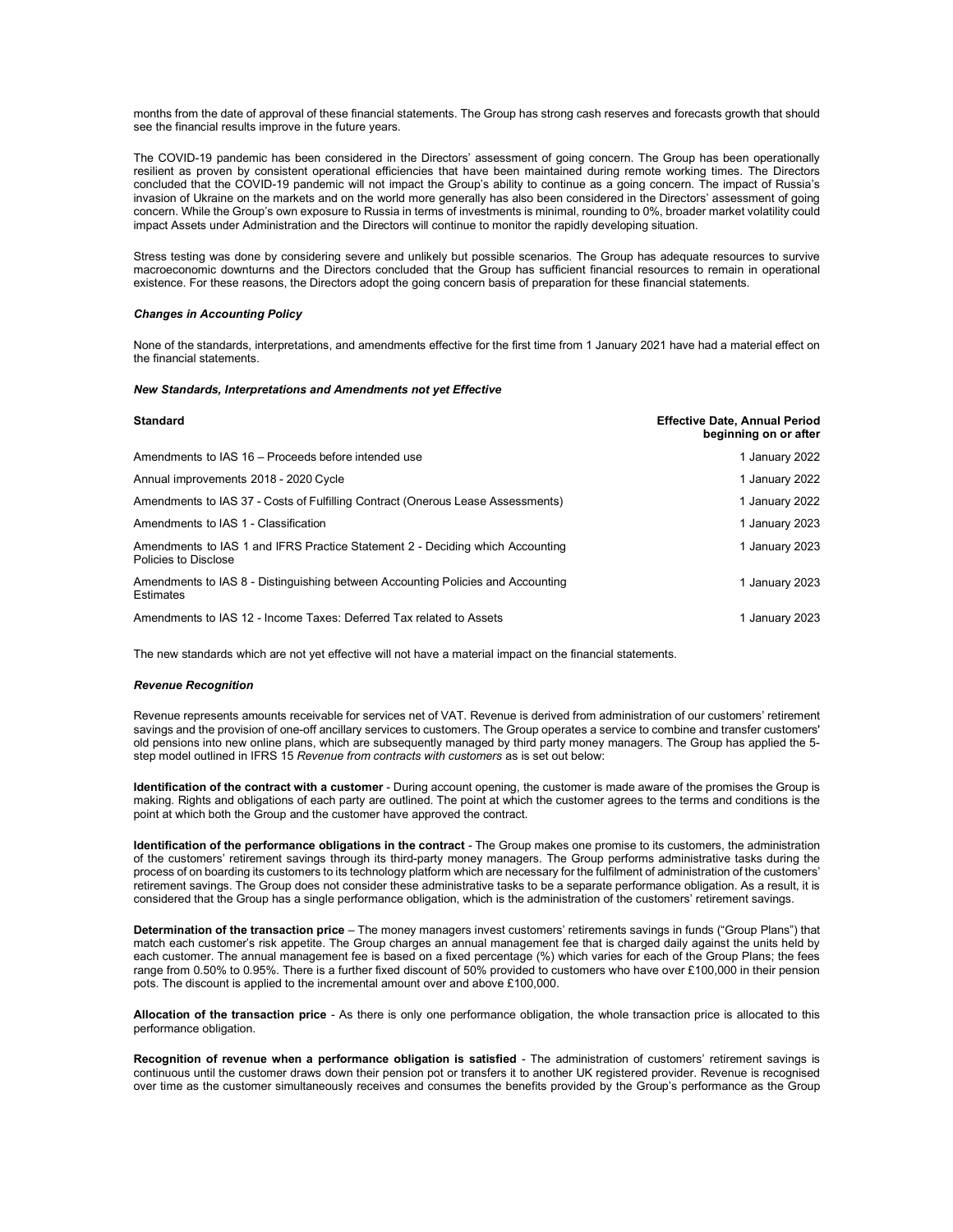performs them. Revenue is calculated daily as a percentage (basis points) of the value of Assets under Administration ('AUA') as agreed by the customer.

### Consideration Payable to Customers

The Group runs a number of incentive-linked marketing campaigns. Under these campaigns, a customer becomes entitled to either a pension contribution or cash back once they make their first live pension transfer. This consideration payable to the customer is not in exchange for a distinct good or service that the customer transfers to the Group therefore, it is accounted for as reduction to the transaction price. The full consideration is accounted for as revenue reduction in the year it is payable because the difference between spreading it over the contract life and recognising it in full in the year it is incurred is not material. Materiality assessment is done annually.

#### Recurring Revenue

The Group's revenue is recurring in nature as the annual charges are calculated daily as a percentage (basis points) of the value of AUA and will continue to be earned on an ongoing basis whilst the Group administers those assets. Recurring revenue is derived from management fees and is recognised based on daily accruals of customers' pension balances as the performance obligation, being the provision of pension scheme administration services to customers, is met. These management fees are charged daily and collected by the Group on a monthly basis.

### Other Revenue

Other Revenue relates to one-off ancillary and ad-hoc services including pension splitting on divorce, early withdrawals owing to illhealth, and full draw-down within one year of becoming an invested customer. For this revenue stream, the performance obligation is the execution of the requested task. There are fee structures in place which are used to determine the transaction price. Revenue is recognised at a point in time when the requested task is executed (when the service is provided to the customer).

#### Foreign Currency Transactions and Balances

Transactions in foreign currencies are translated to the Group's presentation currency at the foreign exchange rate ruling at the date of the transaction. Monetary assets and liabilities denominated in foreign currencies at the balance sheet date are retranslated to the presentation currency at the foreign exchange rate ruling at that date. Foreign exchange differences arising on translation are recognised in the statement of comprehensive income. There are no material foreign exchange transactions in the financial statements.

#### Tax

Tax on the loss for the year comprises research and development credit. There was no current or deferred tax charge for the year (2020 - £nil). Tax is recognised in the statement of comprehensive income except to the extent that it relates to items recognised directly in equity or other comprehensive income, in which case it is recognised directly in equity or other comprehensive income.

Current income tax assets and liabilities are measured at the amount expected to be recovered from or paid to the taxation authorities. The tax rates and tax laws used to compute the amount are those that are enacted or substantively enacted at the reporting date in the United Kingdom where the Group operates and generates taxable income.

Management periodically evaluates positions taken in the tax returns with respect to situations in which applicable tax regulations are subject to interpretation and establishes liabilities where appropriate.

Deferred tax is provided using the liability method on temporary differences between the tax bases of assets and liabilities and their carrying amounts for financial reporting purposes at the reporting date.

Deferred tax assets are recognised for all deductible temporary differences, the carry forward of unused tax credits and any unused tax losses. Deferred tax assets are recognised to the extent that it is probable that taxable profit will be available against which the deductible temporary differences, and the carry forward of unused tax credits and unused tax losses can be utilised.

The carrying amount of deferred tax assets is reviewed at each reporting date and reduced to the extent that it is no longer probable that sufficient taxable profit will be available to allow all or part of the deferred tax asset to be utilised. Unrecognised deferred tax assets are re-assessed at each reporting date and are recognised to the extent that it has become probable that future taxable profits will allow the deferred tax asset to be recovered.

Deferred tax assets and liabilities are measured at the tax rates that are expected to apply in the year when the asset is realised or the liability is settled, based on tax rates (and tax laws) that have been enacted or substantively enacted at the reporting date.

The Group offsets deferred tax assets and deferred tax liabilities if and only if it has a legally enforceable right to set off current tax assets and current tax liabilities and the deferred tax assets and deferred tax liabilities relate to income taxes levied by the same taxation authority on either the same taxable entity or different taxable entities which intend either to settle current tax liabilities and assets on a net basis, or to realise the assets and settle the liabilities simultaneously, in each future period in which significant amounts of deferred tax liabilities or assets are expected to be settled or recovered.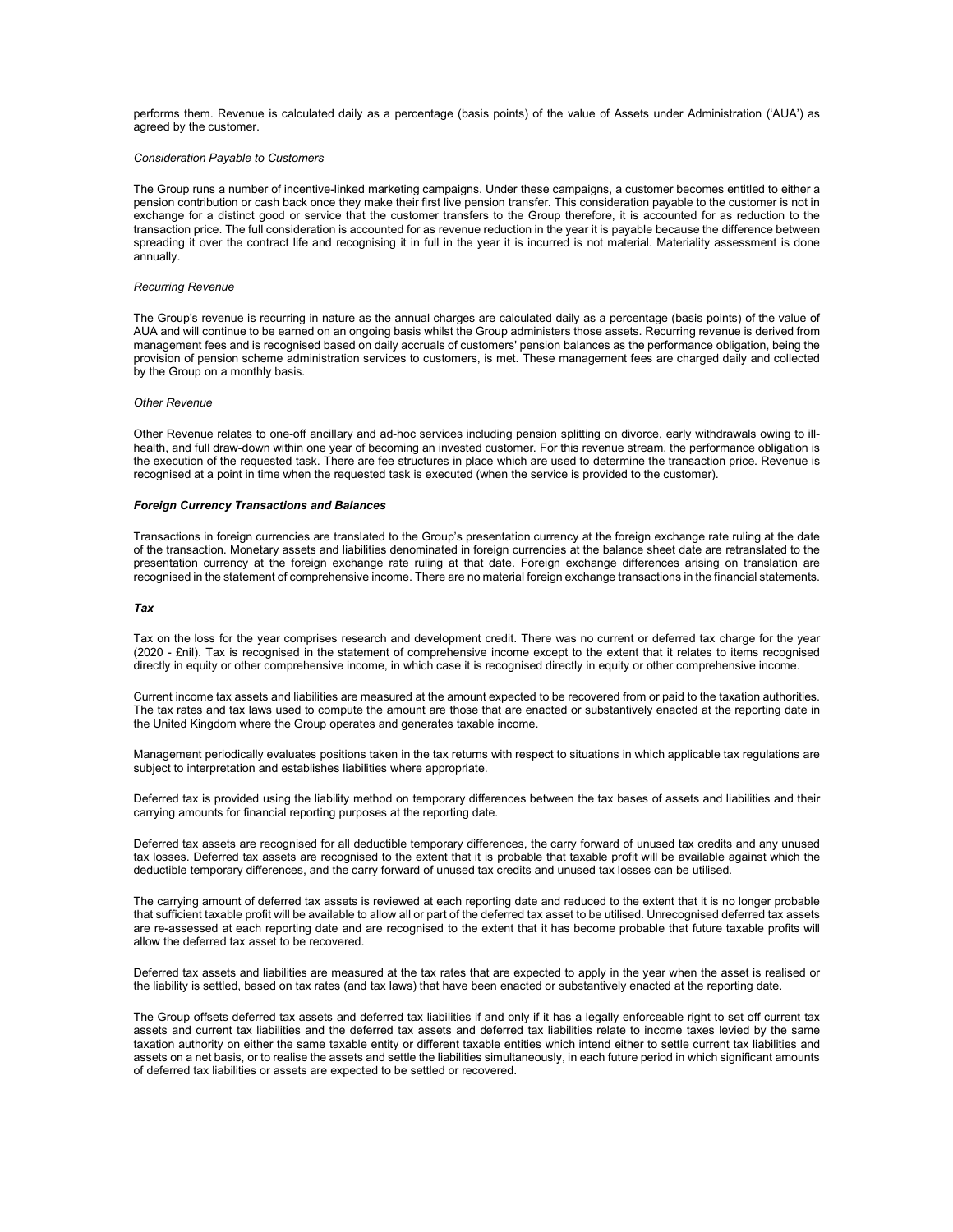#### Property, Plant and Equipment

Tangible fixed assets are stated at cost less accumulated depreciation and accumulated impairment losses. The Group assesses at each reporting date whether there are impairment indicators for tangible fixed assets.

#### Depreciation

Depreciation is charged to the statement of comprehensive income on a straight-line basis over the estimated useful lives of each part of an item of tangible fixed assets. The estimated useful lives are as follows:

| <b>Asset Class</b>            | Depreciation Method and Rate         |
|-------------------------------|--------------------------------------|
| <b>Computer Equipment</b>     | three years straight line            |
| <b>Furniture and Fittings</b> | four years straight line             |
| Leasehold Improvements        | straight line over life of the lease |
| <b>Right of Use Assets</b>    | straight line over life of the lease |

An item of property, plant and equipment and any significant part initially recognised is derecognised upon disposal (i.e., at the date the recipient obtains control) or when no future economic benefits are expected from its use or disposal. Any gain or loss arising on derecognition of the asset (calculated as the difference between the net disposal proceeds and the carrying amount of the asset) is included in the statement of comprehensive income when the asset is derecognised

The residual values, useful lives, and methods of depreciation of property, plant and equipment are reviewed at each financial year end and adjusted prospectively, if appropriate.

### Impairment of non-Financial Assets

The Group assesses at each reporting date, whether there is an indication that an asset may be impaired. If any such indication exists, the recoverable amount of the asset is estimated based on future cashflows with a suitable range of discount rates and the expectations of future performance. An impairment loss is recognised for the amount by which the asset's carrying amount exceeds its recoverable amount. Impairment loss is recognised in the statement of comprehensive income.

### Cash and Cash Equivalents

Cash and cash equivalents comprise cash on hand and short term highly liquid deposits with a maturity of less than 3 months.

### Trade Receivables

Trade and other receivables are recognised initially at the transaction price less attributable transaction costs. Subsequent to initial recognition they are measured at amortised cost using the effective interest method, less any impairment losses in the case of trade receivables and other receivables.

#### Trade Payables

Trade and other payables are recognised initially at transaction price plus attributable transaction costs. Subsequently they are measured at amortised cost using the effective interest method.

Trade and other payables are obligations to pay for goods or services that have been acquired in the ordinary course of business from suppliers. Trade payables are classified as current liabilities if payment is due within one year or less (or in the normal operating cycle of the business if longer). If not, they are presented as non-current liabilities.

#### Provisions

Provisions are recognised when the Group has a present obligation (legal or constructive) as a result of a past event, it is probable that the Group will be required to settle that obligation and a reliable estimate can be made of the amount of the obligation.

Provisions are measured at the Directors' best estimate of the expenditure required to settle the obligation at the reporting date and are discounted to present value where the effect is material

#### Leases

Initial Recognition and Measurement

The Group initially recognises a lease liability for the obligation to make lease payments and a right-of-use asset for the right to use the underlying asset for the lease term.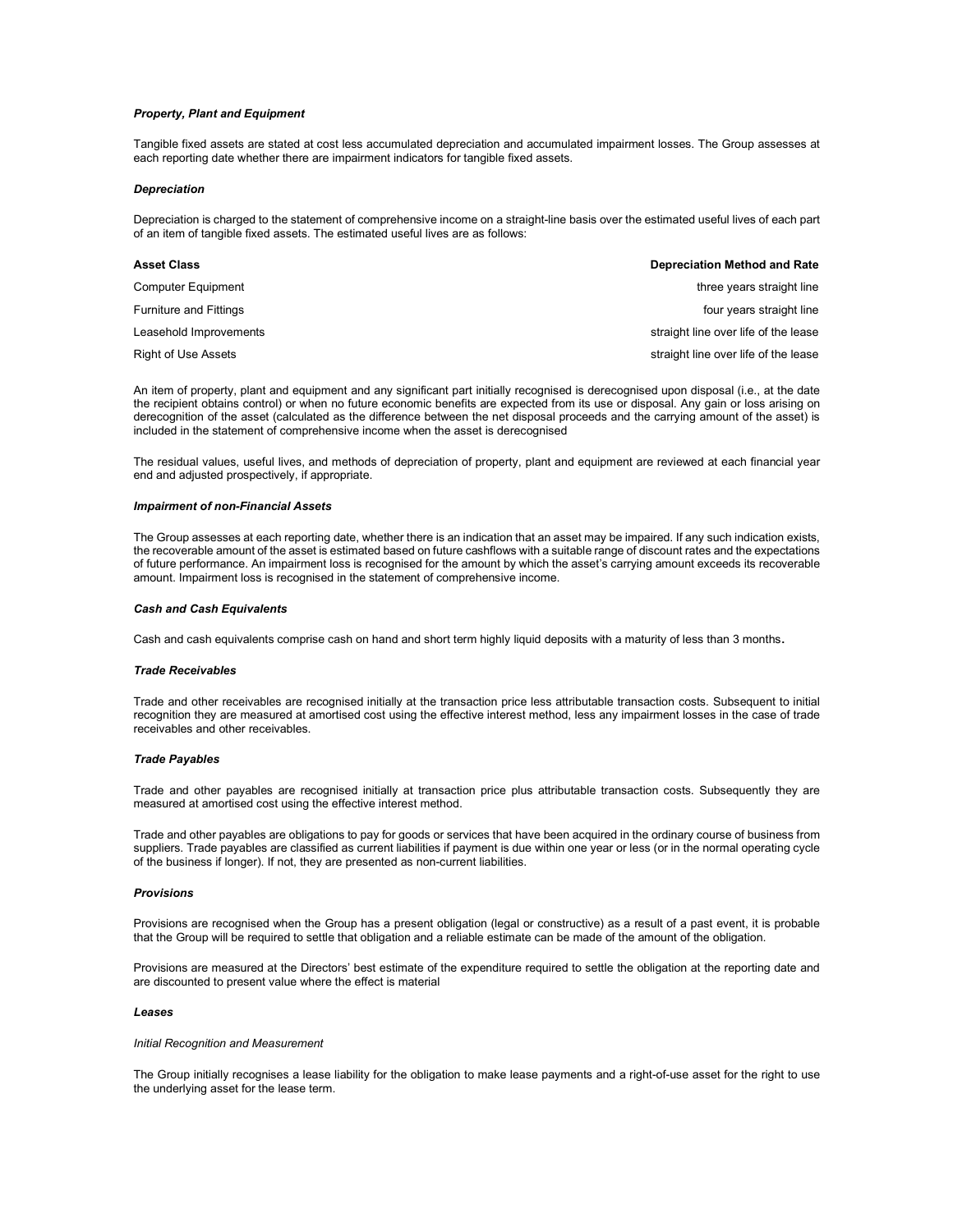The lease liability is measured at the present value of the lease payments to be made over the lease term. The lease payments include fixed payments, purchase options at exercise price (where payment is reasonably certain), expected amount of residual value guarantees, termination option penalties (where payment is considered reasonably certain) and variable lease payments that depend on an index or rate.

The right-of-use asset is initially measured at the amount of the lease liability, adjusted for lease prepayments, lease incentives received, the group's initial direct costs (e.g., commissions) and an estimate of restoration, removal, and dismantling costs.

#### Subsequent Measurement

After the commencement date, the Group measures the lease liability by:

- (a) Increasing the carrying amount to reflect interest on the lease liability.<br>(b) Reducing the carrying amount to reflect the lease payments made: an
- Reducing the carrying amount to reflect the lease payments made; and
- (c) Re-measuring the carrying amount to reflect any reassessment or lease modifications or to reflect revised in substance fixed lease payments or on the occurrence of other specific events.

Interest on the lease liability in each period during the lease term is the amount that produces a constant periodic rate of interest on the remaining balance of the lease liability. Interest charges are included in finance cost in the statement of comprehensive income, unless the costs are included in the carrying amount of another asset applying other applicable standards. Variable lease payments not included in the measurement of the lease liability, are included in operating expenses in the period in which the event or condition that triggers them arises. Repayment of lease liabilities within financing activities in the cashflow statement include both the principal and interest.

#### Short Term and Low Value Leases

The Group has made an accounting policy election, by class of underlying asset, not to recognise lease assets and lease liabilities for leases with a lease term of 12 months or less (i.e., short-term leases).

The Group has made an accounting policy election on a lease-by-lease basis, not to recognise lease assets on leases for which the underlying asset is worth £5,000 or less (i.e., low value leases).

Lease payments on short term and low value leases are accounted for on a straight-line bases over the term of the lease or other systematic basis if considered more appropriate. Short term and low value lease payments are included in operating expenses in the statement of comprehensive income.

#### Share Capital

Ordinary shares are classified as equity. Equity instruments are measured at the fair value of the cash or other resources received or receivable, net of the direct costs of issuing the equity instruments. If payment is deferred and the time value of money is material, the initial measurement is on a present value basis.

#### Defined Contribution Pension Obligation

The Group operates a defined contribution plan for its employees, under which the Group pays fixed contributions into the PensionBee Personal Pension. Once the contributions have been paid the Group has no further payment obligations.

The contributions are recognised as an expense in the statement of comprehensive income when they fall due. Amounts not paid are shown in creditors as a liability in the statement of financial position. The assets of the plan are held separately from the Group

## Share-based Payments

The cost of equity-settled transactions with employees is measured by reference to the fair value of the equity instruments granted at the date at which they are granted and is recognised as an expense over the vesting period, which ends on the date on which the relevant employees become fully entitled to the award. Fair value is determined by using the market price of the shares at a point in time adjacent to the issue of the award. In valuing equity-settled transactions, no account is taken of any vesting conditions, other than conditions linked to the price of the shares of the Group (market conditions) and non-vesting conditions. No expense is recognised for awards that do not ultimately vest, except for awards where vesting is conditional upon a market or non-vesting condition, which are treated as vesting irrespective of whether the market or non-vesting condition is satisfied, provided that all other vesting conditions are satisfied. At each balance sheet date before vesting, the cumulative expense is calculated, representing the extent to which the vesting period has expired and management's best estimate of the achievement or otherwise of non-market conditions and of the number of equity instruments that will ultimately vest or in the case of an instrument subject to a market condition, be treated as vesting as described above. The movement in cumulative expense since the previous balance sheet date is recognised in the statement of comprehensive income, with a corresponding entry in equity.

Where the terms of an equity-settled award are modified, or a new award is designated as replacing a cancelled or settled award, the cost based on the original award terms continues to be recognised over the original vesting period. In addition, an expense is recognised over the remainder of the new vesting period for the incremental fair value of any modification, based on the difference between the fair value of the original award and the fair value of the modified award, both as measured on the date of the modification. No reduction is recognised if this difference is negative. Where an equity-settled award is cancelled, it is treated as if it had vested on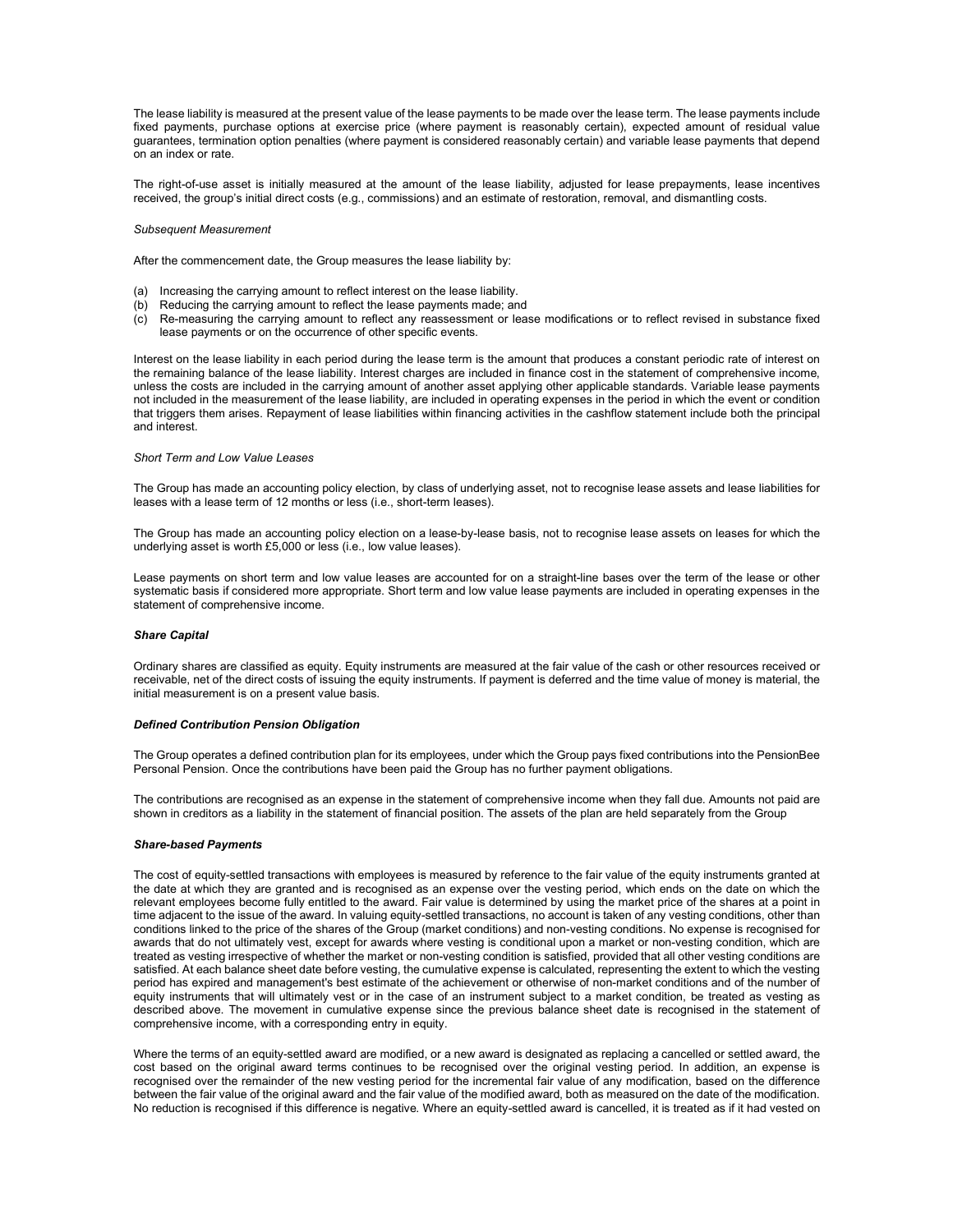the date of cancellation, and any cost not yet recognised in the profit and loss account for the award is expensed immediately. Any compensation paid up to the fair value of the award at the cancellation or settlement date is deducted from equity (Share-based Payment reserve), with any excess over fair value expensed in the profit and loss account.

The Company has established a Share-based Payments reserve but does not transfer any amounts from this reserve on the exercise or lapse of options. On exercise, shares issued are recognised in share capital at their nominal value. Share premium is recognised to the extent the exercise price is above the nominal value. Where the Company is settling part of the exercise price, a transfer is made from retained earnings to share capital.

### Research and Development

Research and development expenditure is recognised as an expense as incurred, except that development expenditure incurred on an individual project is capitalised as an intangible asset when the Group can demonstrate the technical feasibility of completing the intangible asset so that it will be available for use or sale, how the asset will generate future economic benefits, the availability of resources to complete development of the asset and the ability to measure reliably the expenditure during development. Capitalised development costs are recorded as intangible assets and amortised from the point at which the asset is ready for use. No development expenditure has been capitalised during the years 2020 and 2021, on the basis that the specified criteria for capitalisation has not been met, as costs spent on the development phase of projects cannot be reliably estimated. All research and development costs are therefore recognised as an expense as incurred.

### Impairment of Financial Assets

#### Measurement of Expected Credit Losses

Expected credit losses ('ECLs') are based on the difference between the contractual cash flows due in accordance with the contract and all the cash flows that the Group expects to receive, discounted at an approximation of the original effective interest rate.

For trade and other receivables, the Group applies a simplified approach in calculating the ECLs. Therefore, the Group recognises a loss allowance based on lifetime ECLs at each reporting date.

## 3. Critical Accounting Judgements and Key Sources of Estimation Uncertainty

In the application of the Group's accounting policies, the Directors are required to make judgements, estimates and assumptions about the carrying amount of assets and liabilities that are not readily apparent from other sources. The estimates and associated assumptions are based on historical experience and other factors that are considered to be relevant. Actual results may differ from these estimates. The estimates and underlying assumptions are reviewed on an ongoing basis. Revisions to accounting estimates are recognised in the period in which the estimate is revised where the revision affects only that period, or in the period of the revision and future periods where the revision affects both current and future periods.

The following are the key sources of estimation uncertainty that the Directors have made in the process of applying the Group's accounting policies and that have the most significant effect on the amounts recognised in the financial statements. Critical judgement was made on the determination of the share-based payment charge for the year.

## Share-based Payments

The Company provides share-based compensation benefits to employees via the EMI, Non-EMI Share Options Scheme, and the Deferred Share Bonus Plan ('DSBP').

#### EMI, Non-EMI Share Options Scheme

The Group recognises an expense based on the likelihood of options vesting under the EMI and Non-EMI Share Options Scheme. The total expense is recognised over the vesting period, which is the period over which all the specified vesting conditions are to be satisfied.

The options vest in tranches over a service period of four years. At each reporting date, the Group revises its estimate of the number of options that are expected to vest based service conditions. At each reporting date, an estimate is made of the number of employees that will remain in service until their options vest. The impact of the revision to original estimates, if any, are recognised in the statement of comprehensive income, with a corresponding adjustment to equity.

A change of 5% in the number of employees that will remain in service until their options vest results in a 2% change in the Sharebased Payment charge.

### Deferred Share Bonus Plan

The fair value of DSBP awards granted to employees for nil consideration under the short-term incentive scheme is recognised as an expense over the relevant service period, being the year to which the bonus relates and the vesting period of the shares. The fair value is measured at the grant date of the DSBP awards and is recognised in equity in the share-based payment reserve.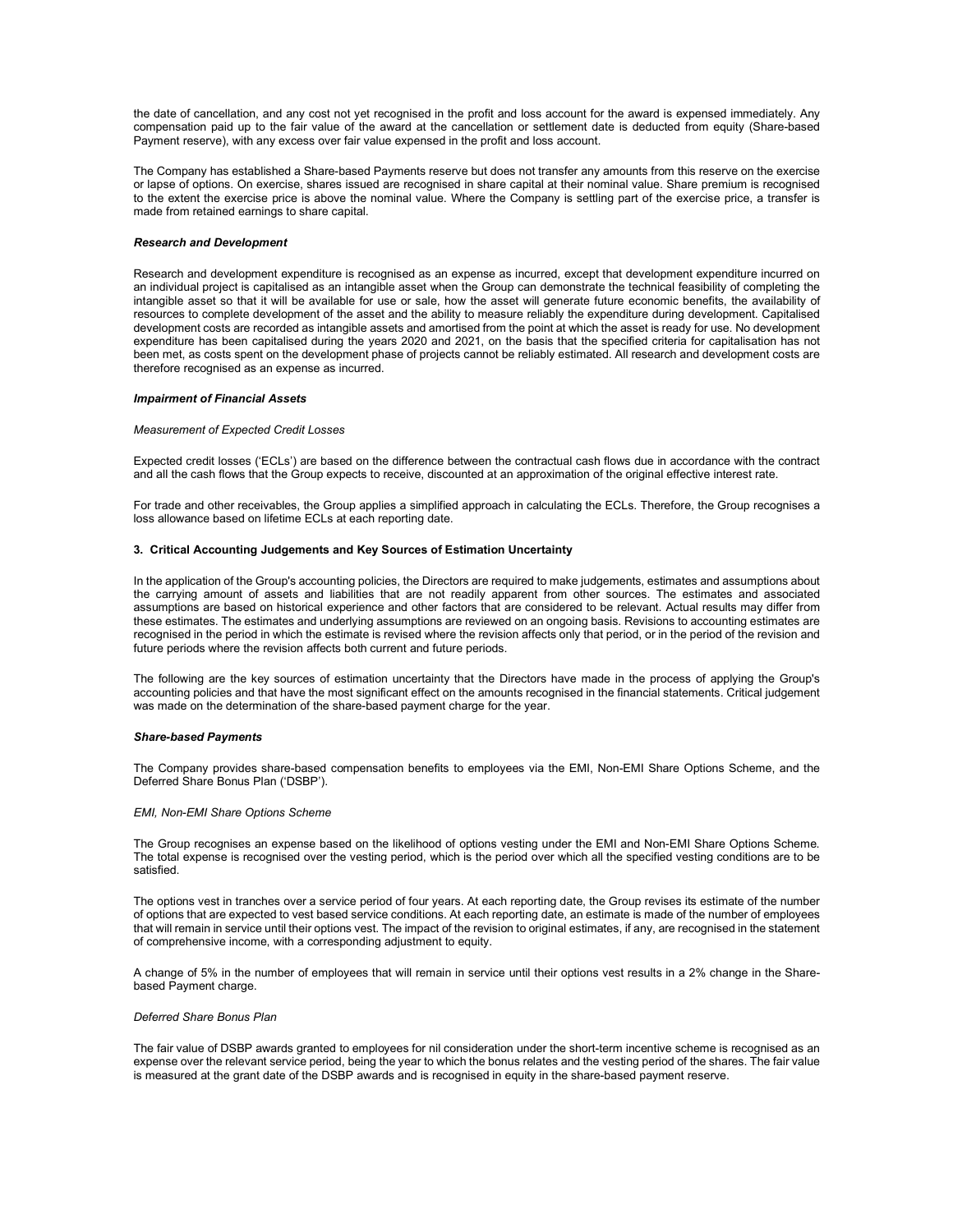The number of DSBP awards expected to vest is estimated based on service conditions. All employees' awards vest in tranches over a service period of three years from grant date except for the two executive Directors that were in office at year end whose DSBP awards cliff vest on the third anniversary of the date of grant. At each reporting date, an estimate is made of the number of employees that will remain in service until their DSBP awards vest. The impact of the revision to original estimates, if any, are recognised in the statement of comprehensive income, with a corresponding adjustment to equity.

Where DSBP awards are forfeited due to a failure by the employee to satisfy the service conditions, any expenses previously recognised in relation to such DSBP awards are reversed effective from the date of the forfeiture.

A change of 5% in the number of employees that will remain in service until their DSBP awards vest results in a 9% change in the DSBP related Share-based Payment charge.

# 4. Revenue

The analysis of the Group's Revenue for the year from continuing operations is as follows

|                          | 12,753 | 6,268 |
|--------------------------|--------|-------|
| Other Revenue            | 161    | 113   |
| <b>Recurring Revenue</b> | 12,592 | 6,155 |
|                          | £ 000  | £ 000 |
|                          | 2021   | 2020  |

Recurring Revenue relates to revenue from the annual management fee charged to customers. There are no individual revenues from customers which exceed 10% of PBL 's total Revenue for the year.

## Seament Information

Operating segments and reporting segments are reported in a manner consistent with the internal reporting provided to the Chief Operating Decision Maker ('CODM'). The Group considers that the role of CODM is performed by the Board of Directors. The CODM regularly reviews the Group's operating results to assess performance and to allocate resources. All earnings, balance sheet and cash flow information received and reviewed by the Board of Directors is prepared at a company level. The CODM considers that it has a single business unit comprising the provision of direct-to-consumer online pension consolidation and, therefore, recognises one operating and reporting segment with all revenue, losses before tax and net assets being attributable to this single reportable business seament.

## 5. Employee Benefits Expense

| Further, the Group operates in a single geographical location only, being the United Kingdom.                                   |        |       |
|---------------------------------------------------------------------------------------------------------------------------------|--------|-------|
| 5. Employee Benefits Expense                                                                                                    |        |       |
| The aggregate payroll costs (including Directors' remuneration) were as follows:                                                |        |       |
|                                                                                                                                 | 2021   | 2020  |
|                                                                                                                                 | £ 000  | 000   |
| Wages and Salaries                                                                                                              | 6,477  | 3,957 |
| Social Security Costs                                                                                                           | 767    | 385   |
| Pension Costs, Defined Contribution Scheme                                                                                      | 203    | 133   |
|                                                                                                                                 | 7,447  | 4,475 |
| Share-based Payment Expense                                                                                                     | 3,939  | 2,174 |
|                                                                                                                                 | 11,386 | 6,649 |
| The average number of persons employed by the Group (including Directors) during the year, analysed by category was as follows: |        |       |
|                                                                                                                                 | 2021   | 2020  |
|                                                                                                                                 | No.    | No.   |
| Executive Management                                                                                                            | 9      | 5     |
|                                                                                                                                 |        |       |
| Technology and Product                                                                                                          | 33     | 23    |

|                             | 2021<br>No. | 2020<br>No. |
|-----------------------------|-------------|-------------|
| <b>Executive Management</b> | 9           | 5           |
| Technology and Product      | 33          | 23          |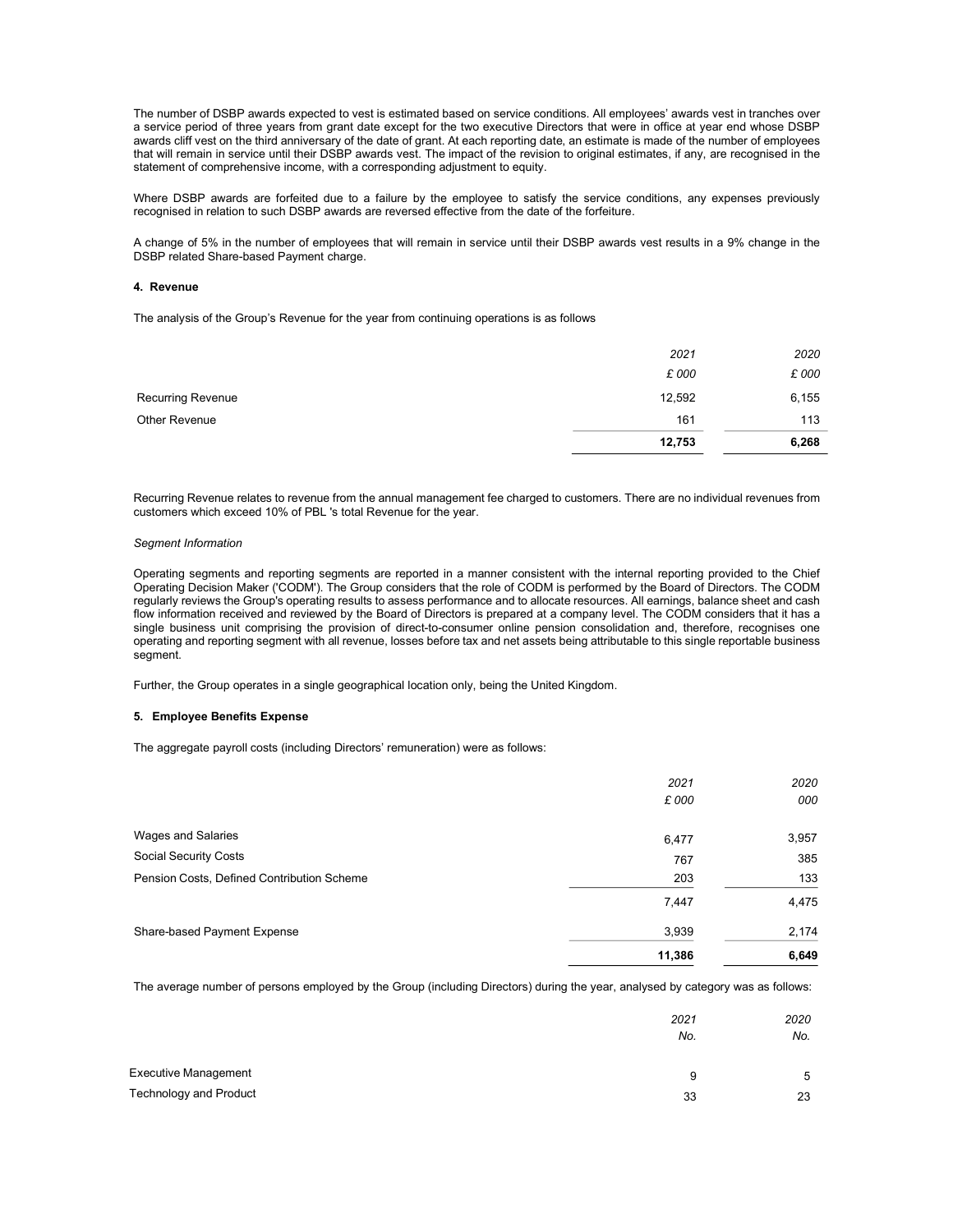# 6. Directors' Remuneration

| Marketing                                                        | 9              | 6     |
|------------------------------------------------------------------|----------------|-------|
| <b>Customer Service</b>                                          | 85             | 60    |
| Legal, Compliance and Risk                                       | $\overline{7}$ | 5     |
| Administration and Other                                         | 15             | 11    |
|                                                                  | 158            | 110   |
|                                                                  |                |       |
| 6. Directors' Remuneration                                       |                |       |
| The Directors' remuneration for the year was as follows:         |                |       |
|                                                                  | 2021           | 2020  |
|                                                                  | £ 000          | £ 000 |
| Remuneration                                                     | 569            | 288   |
| Group Contributions paid to Defined Contribution Pension Schemes | 6              | 5     |
|                                                                  |                | 293   |

|                                                             | 2021  | 2020           |  |
|-------------------------------------------------------------|-------|----------------|--|
|                                                             | No.   | No.            |  |
| Members of Defined Contribution Pension Schemes             | 3     | 3              |  |
| In respect of the highest paid Director:                    |       |                |  |
|                                                             | 2021  | 2020           |  |
|                                                             | £ 000 | £000           |  |
| Remuneration                                                |       |                |  |
|                                                             | 168   | 98             |  |
| Group Contributions to Defined Contribution Pension Schemes | 2     | 2              |  |
|                                                             |       |                |  |
| <b>Exercise of Share Options</b>                            |       |                |  |
|                                                             | 2021  | 2020           |  |
|                                                             | £ 000 | £ 000          |  |
| Amount of gains made on the exercise of share options       | 198   |                |  |
| 7. Other Expenses                                           |       |                |  |
| Arrived at after charging:                                  |       |                |  |
|                                                             | 2021  | 2020           |  |
|                                                             | £ 000 | £000           |  |
| Loss on Disposal of Equipment                               | 10    | $\overline{7}$ |  |
| Auditor's Remuneration                                      | 187   | 70             |  |
| Management Fees                                             | 2,300 | 940            |  |
| Other Expenses                                              | 6,365 | 2,974          |  |
|                                                             | 8,862 | 3,991          |  |

Included in Other Expenses is technology and platform costs, professional services fees, irrecoverable VAT, and general and administrative costs.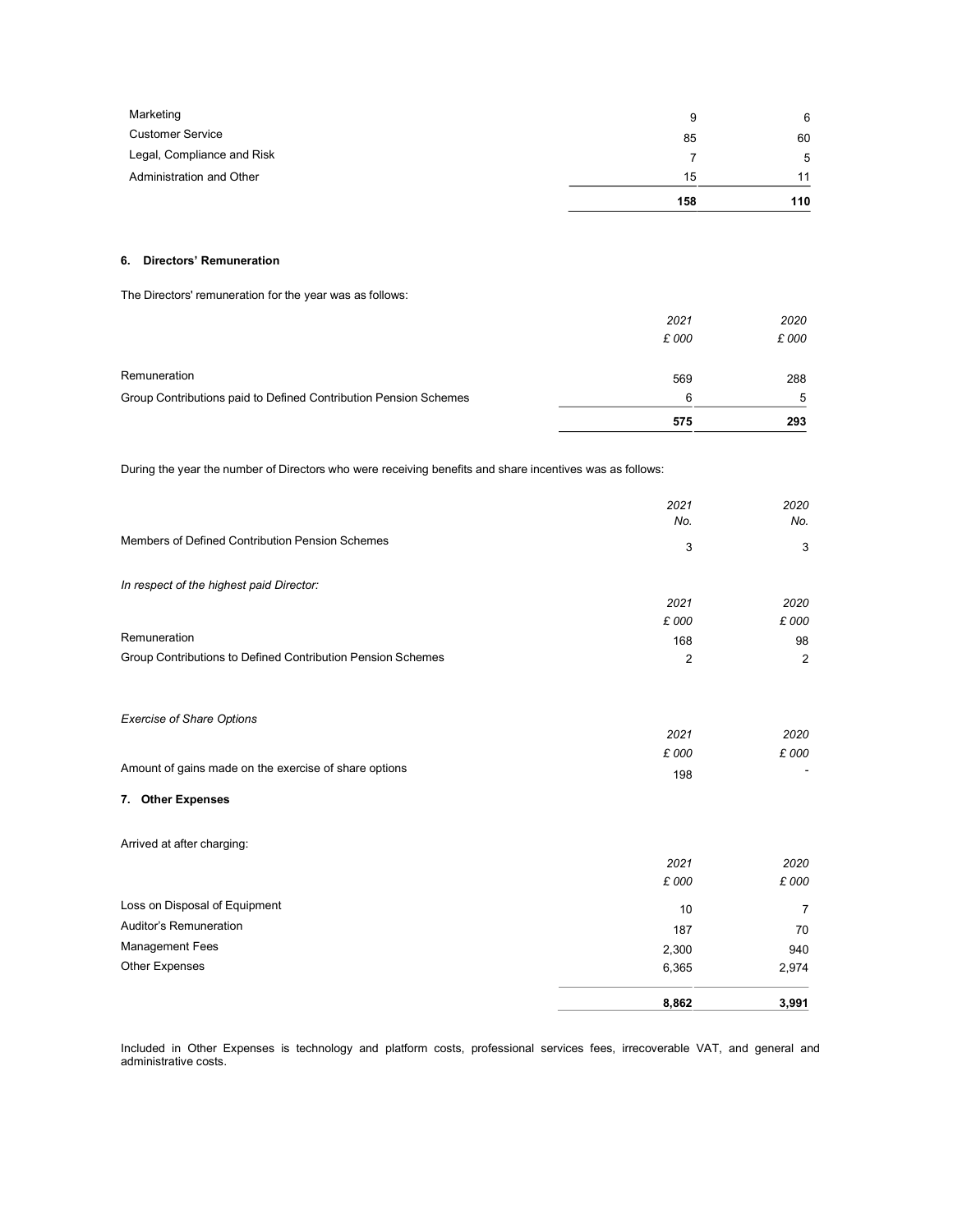# 8. Finance costs

|                                       | 2021  | 2020                     |
|---------------------------------------|-------|--------------------------|
|                                       | £ 000 | £ 000                    |
| Interest Expense on Lease Liabilities |       | 11                       |
| <b>Revolving Credit Facility Fees</b> | 1,409 | $\overline{\phantom{a}}$ |
| <b>Total Finance Costs</b>            | 1,416 | 11                       |
|                                       |       |                          |

# 9. Auditor's Remuneration

|                                                                  | £ 000 | £ 0000 |
|------------------------------------------------------------------|-------|--------|
| Audit of the Financial Statements                                | 187   | 70     |
| <b>Tax Advisory Services</b>                                     | 200   | 38     |
| Fees Payable for Reporting Accountant and Audit Related Services | 829   | 315    |
|                                                                  | 1.216 | 423    |

Fees payable for reporting accountant services, audit related services and tax advisory services are recorded in transaction costs. Audit related services comprise net asset testing fees which amounted £68,000 (2020 - £Nil). These services were received in preparation for admission to the London Stock Exchange.

# 10. Tax

Tax charged/(credited) in the statement of comprehensive income:

|                                                                | 2021  | 2020  |
|----------------------------------------------------------------|-------|-------|
|                                                                | £ 000 | £ 000 |
| <b>Current Taxation</b>                                        |       |       |
| UK Corporation Tax                                             | (348) | (194) |
| <b>Deferred Taxation</b>                                       |       |       |
| Arising from Origination and Reversal of Temporary Differences |       | (29)  |
| Arising from Tax Rate Changes                                  |       | 3     |
| <b>Total Deferred Taxation</b>                                 |       | (26)  |
| Tax Credit in the Statement of Comprehensive Income            | (348) | (220) |

The tax on loss for the year was computed at the standard rate of corporation tax in the UK (2020 – at the standard rate of corporation tax in the UK) of 19% (2020 - 19%).

The differences are reconciled below:

|                                                                                             | 2021<br>£ 000 | 2020<br>£ 000 |
|---------------------------------------------------------------------------------------------|---------------|---------------|
| Loss before Tax                                                                             | (24, 979)     | (13, 483)     |
| Corporation Tax at Standard Rate                                                            | (4,746)       | (2, 562)      |
| Increase from effect of different UK Tax Rates on some Earnings                             |               | 3             |
| Increase from effect of expenses not deductable in determining Taxable Profit<br>(Tax Loss) | 1.464         | 636           |
| Deferred tax expense (credit) from unrecognised Tax Loss or Credit                          | 3,282         | 1,897         |
| Decrease from effect of adjustments in Research Development Tax Credit                      | (348)         | (194)         |
| <b>Total Tax Credit</b>                                                                     | (348)         | (220)         |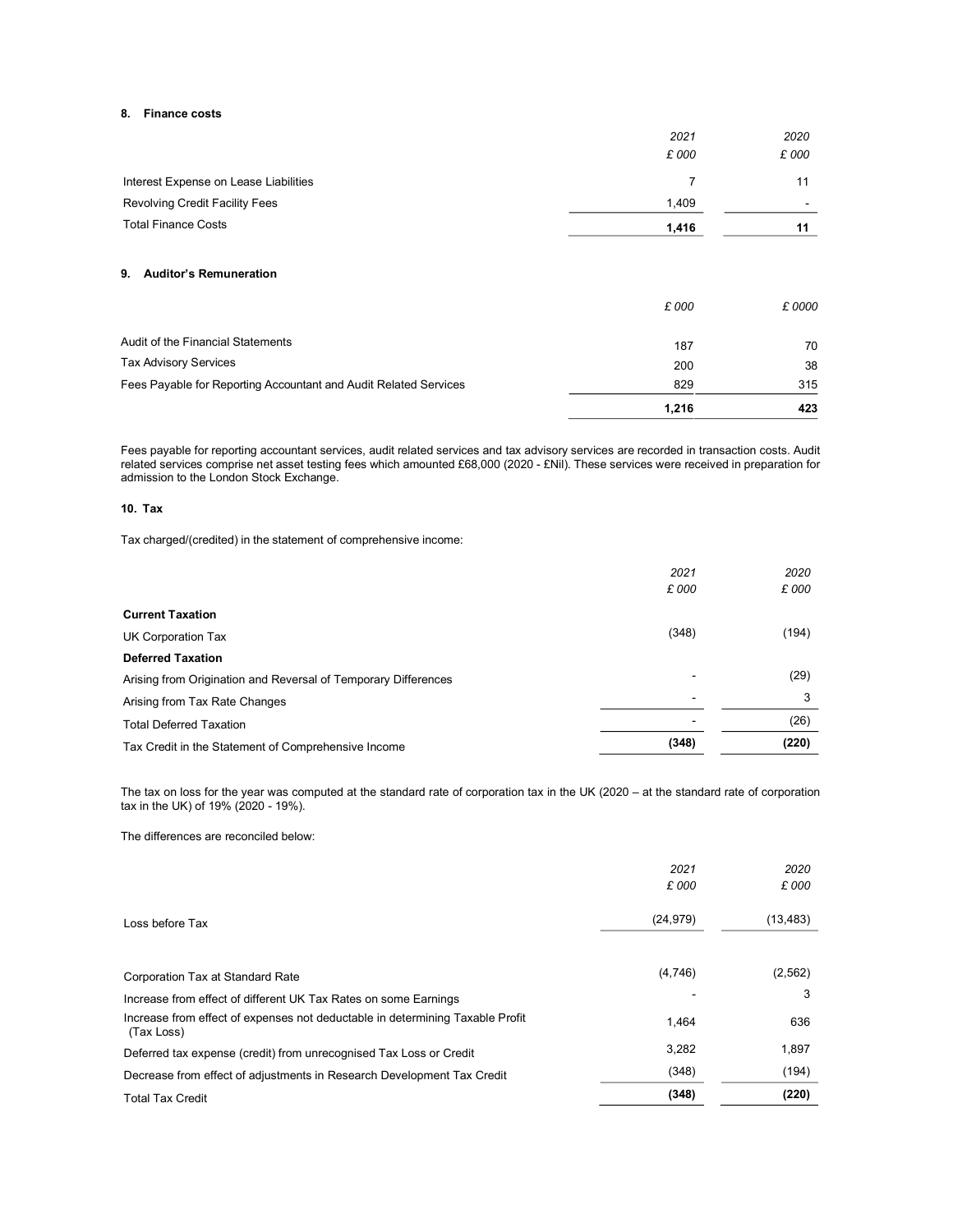|                                                                  | 2021  | 2020  |
|------------------------------------------------------------------|-------|-------|
|                                                                  | £ 000 | £ 000 |
| <b>Fixed Assets</b>                                              | (13)  | (24)  |
| Temporary Difference Trading                                     |       | 6     |
| <b>Total Deferred Tax Liability</b>                              | (13)  | (18)  |
| Losses available for offsetting against Future Taxable<br>Income | 13    | 18    |
| <b>Total Deferred Tax Asset</b>                                  | 13    | 18    |
| Net deferred tax                                                 |       |       |

The Group has £38,629,000 of non-expiring carried forward tax losses at 31 December 2021 (2020: £21,419,000) against which no deferred tax has been recognised. A deferred tax asset has not been recognised on the basis that there is insufficient certainty over the recovery of these tax losses in the near future.

## 11. Earnings per Share

Basic earnings per share is calculated by dividing the loss attributable to ordinary equity holders of the Group by the weighted average number of ordinary shares in issue during the period.

Diluted earnings per share are calculated by dividing the loss attributable to ordinary equity holders of the Group adjusted for the effect that would result from the weighted average number of ordinary shares plus the weighted average number of shares that would be issued on the conversion of all the dilutive potential shares under option. At each balance sheet date reported below, the following potential ordinary shares under option are anti-dilutive and are therefore excluded from the weighted average number of ordinary shares for the purpose of diluted earnings per share.

|                                                                    | 2021           | 2020         |
|--------------------------------------------------------------------|----------------|--------------|
| Number of Potential Ordinary Shares                                | 3.911.235      | 15.293       |
| Loss Attributable to Equity Holders of Pension Bee Group plc $(E)$ | (24, 631, 000) | (13,263,000) |
| Weighted Average Number of Shares Outstanding during the Year      | 207.743.435    | 216.058      |
| Basic and Diluted Earnings/(Loss) per Share (pence per Share)      | (11.86)        | (6, 138.63)  |

Basic Earnings per Share was (11.86)p for 2021 (2020: (6,138.63)p). These two EPS figures are not directly comparable due to a change in share capital as part of the reorganisation ahead of the IPO, together with the issuance of new shares as part of the IPO itself in April 2021. Adjusting the 2020 EPS for the impact of the IPO gives a comparable EPS of (7.67)p.

## Determination of the Comparable EPS

|                                                                    | 2021           | 2020         |
|--------------------------------------------------------------------|----------------|--------------|
| Number of Potential Ordinary Shares*                               | 3.911.235      | 12,234,400   |
| Loss Attributable to Equity Holders of Pension Bee Group plc $(E)$ | (24, 631, 000) | (13,263,000) |
| Weighted Average Number of Shares Outstanding during the year*     | 207.743.435    | 172.846.400  |
| Basic and Diluted Eamings/(Loss) per Share (pence per Share)       | (11.86)        | (7.67)       |

\*Through Group reorganisation, every issued share in PensionBee Limited was exchanged for 800 shares in PensionBee Group plc. Every share option was cancelled and replaced by 800 share options.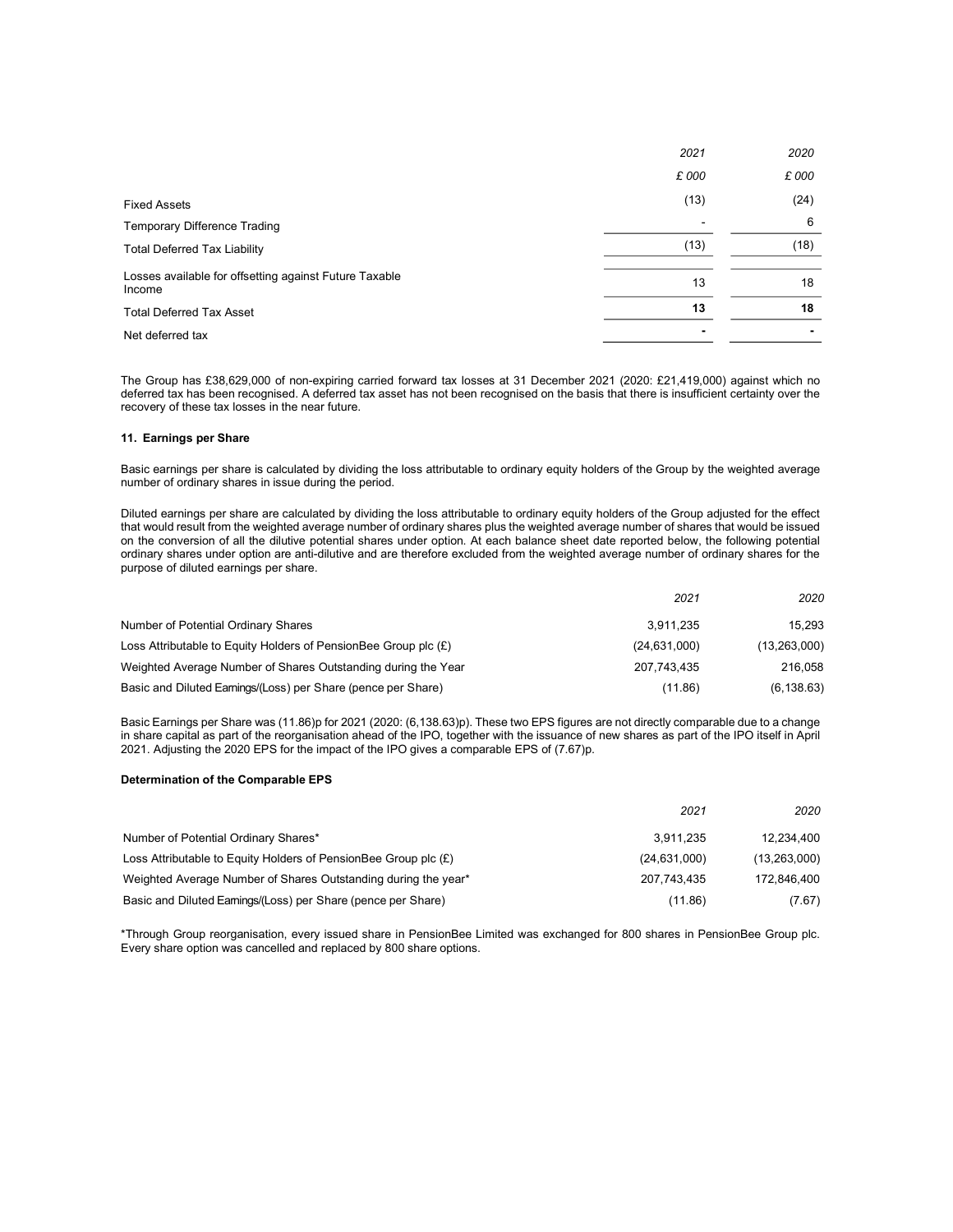# 12. Property, Plant and Equipment

|                        | Fixtures and<br>Fittings | Leasehold<br><b>Improvements</b> | Computer<br>Equipment | Total |
|------------------------|--------------------------|----------------------------------|-----------------------|-------|
|                        | £ 000                    | £ 000                            | £ 000                 | £ 000 |
| Cost                   |                          |                                  |                       |       |
| At 1 January 2020      | 69                       | 128                              | 133                   | 330   |
| Additions              |                          | 8                                | 67                    | 75    |
| Disposals              |                          | (8)                              | (2)                   | (10)  |
| <b>Transfers</b>       | $\overline{c}$           | (2)                              | $\overline{a}$        |       |
| At 31 December 2020    | 71                       | 126                              | 198                   | 395   |
| At 1 January 2021      | 71                       | 126                              | 198                   | 395   |
| Additions              |                          |                                  | 69                    | 69    |
| Disposals              | (6)                      |                                  | (7)                   | (13)  |
| Transfers              | (5)                      |                                  | 5                     |       |
| At 31 December 2021    | 60                       | 126                              | 265                   | 451   |
| <b>Depreciation</b>    |                          |                                  |                       |       |
| At 1 January 2020      | 28                       | 10                               | 43                    | 81    |
| Charge for year        | 15                       | 63                               | 44                    | 122   |
| Eliminated on Disposal | $\blacksquare$           | (2)                              | (1)                   | (3)   |
| At 31 December 2020    | 43                       | $71$                             | 86                    | 200   |
| At 1 January 2021      | 43                       | 71                               | 86                    | 200   |
| Charge for the year    | 12                       | 55                               | 60                    | 127   |
| Eliminated on Disposal |                          |                                  | (3)                   | (3)   |
| <b>Transfers</b>       | (4)                      |                                  | 4                     |       |
| At 31 December 2021    | 51                       | 126                              | 147                   | 324   |
| <b>Carrying amount</b> |                          |                                  |                       |       |
| At 31 December 2021    | 9                        |                                  | 118                   | 127   |
| At 31 December 2020    | 28                       | 55                               | 112                   | 195   |
| At 1 January 2020      | 41                       | 118                              | 90                    | 249   |

# 13. Right of Use Asset

|                     | £ 000 |
|---------------------|-------|
| At 1 January 2020   | 295   |
| At 31 December 2020 | 295   |
| At 1 January 2021   | 295   |
| Additions           | 703   |
| Disposals           | (295) |
| At 31 December 2021 | 703   |
|                     |       |

Depreciation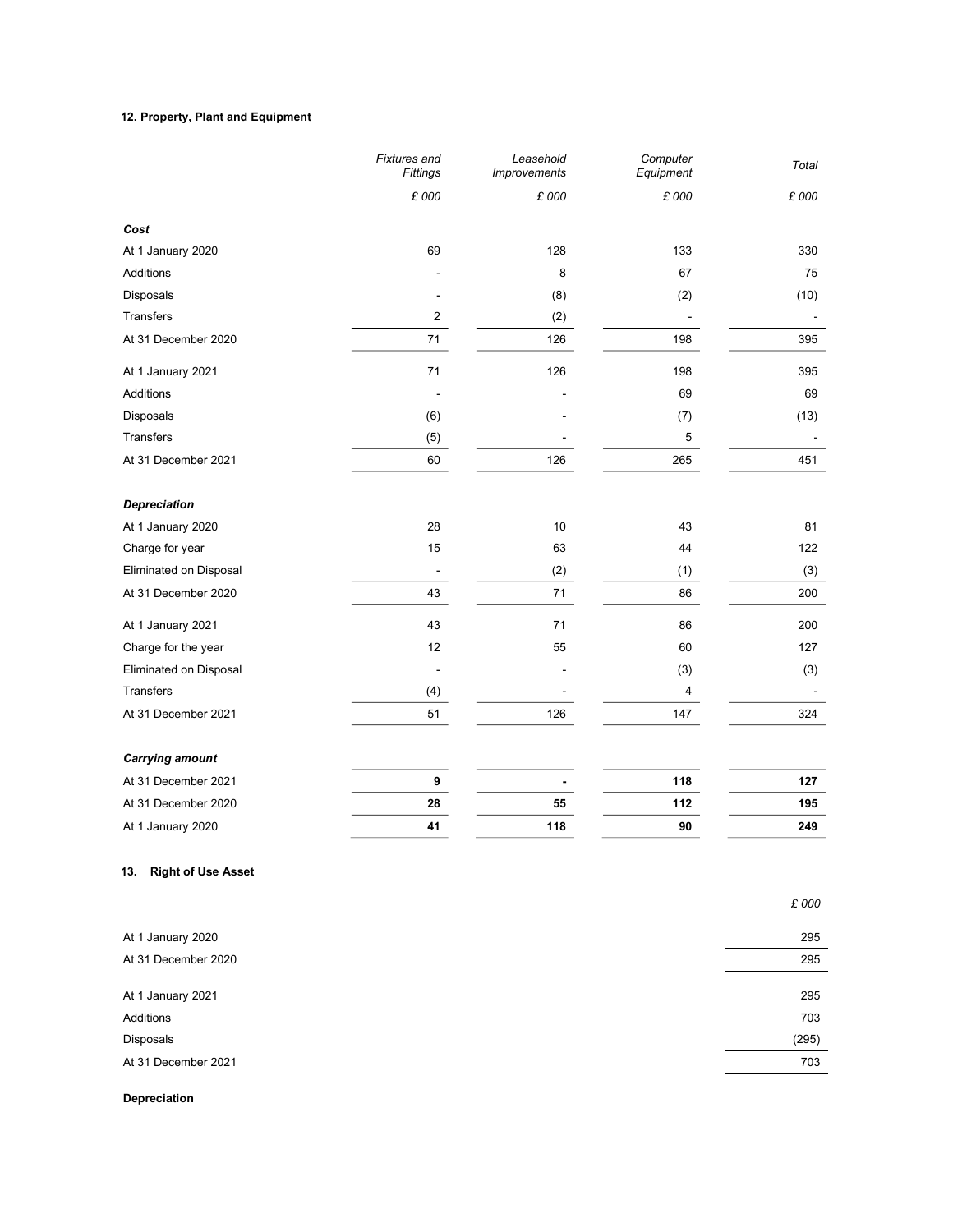| At 1 January 2020      | 59    |
|------------------------|-------|
| Charge for year        | 118   |
| At 31 December 2020    | 177   |
|                        |       |
| At 1 January 2021      | 177   |
| Charge for the year    | 129   |
| Eliminated on Disposal | (295) |
| At 31 December 2021    | 11    |
| <b>Carrying Amount</b> |       |
| At 31 December 2021    | 692   |
| At 31 December 2020    | 118   |
| At 1 January 2020      | 236   |

# 14. Trade and Other Receivables

|                          | 2021<br>£000             | 2020<br>£ 000 |
|--------------------------|--------------------------|---------------|
| <b>Trade Receivables</b> | 1,335                    | 708           |
| Prepayments              | 887                      | 360           |
| Accrued Income           | $\overline{\phantom{a}}$ | 11            |
| <b>Other Receivables</b> | 949                      | 427           |
|                          | 3,171                    | .506          |

Trade and other receivables are measured at amortised cost and management assessed that the carrying value is approximately their fair value due to the short-term maturities of these balances.

# 15. Share Capital

## Allotted, Called Up and Fully Paid Shares

|                         | 2021    |       | 2020    |                          |
|-------------------------|---------|-------|---------|--------------------------|
|                         | No. 000 | £ 000 | No. 000 | £ 000                    |
| Ordinary of £0.001 each | 221,526 | 221   | 221     | $\overline{\phantom{0}}$ |
|                         | 221,526 | 221   | 221     | $\overline{\phantom{0}}$ |

Shares at 31 December 2020 represents that of PensionBee Limited, shares at 31 December 2021 represent that of PensionBee Group plc.

On 24 March 2021, PensionBee Group plc acquired all the issued shares of PensionBee Limited through a share for share transaction. Every issued share in PensionBee Limited was exchanged for 800 shares in PensionBee Group plc. Every share option was cancelled and replaced by 800 share options. Through the Group reorganisation, PensionBee Group plc issued 180,054,400 ordinary shares of £0.001 each and reduced its share premium to create additional distributable reserves. On 26 April 2021, PensionBee Group plc issued 33,333,333 ordinary shares of £0.001 each for Initial Public Offering ('IPO'). Each share was issued at £1.65. Transaction costs incurred and directly attributable to the issuance of shares for the IPO amounted to £1,748,000. These costs were recognised as a reduction to the share premium. During the year, PensionBee Group plc issued further ordinary shares from share options exercised totaling 8,138,194 ordinary shares of £0.001 each. The exercise price for each exercised share options was £0.001.

Each ordinary share carries one vote per share and ranks pari passu with respect to dividends and capital.

## 16. Reserves

## Share Premium

The share premium account represents the excess of the issue price over the par value on shares issued, less transaction costs arising on the issue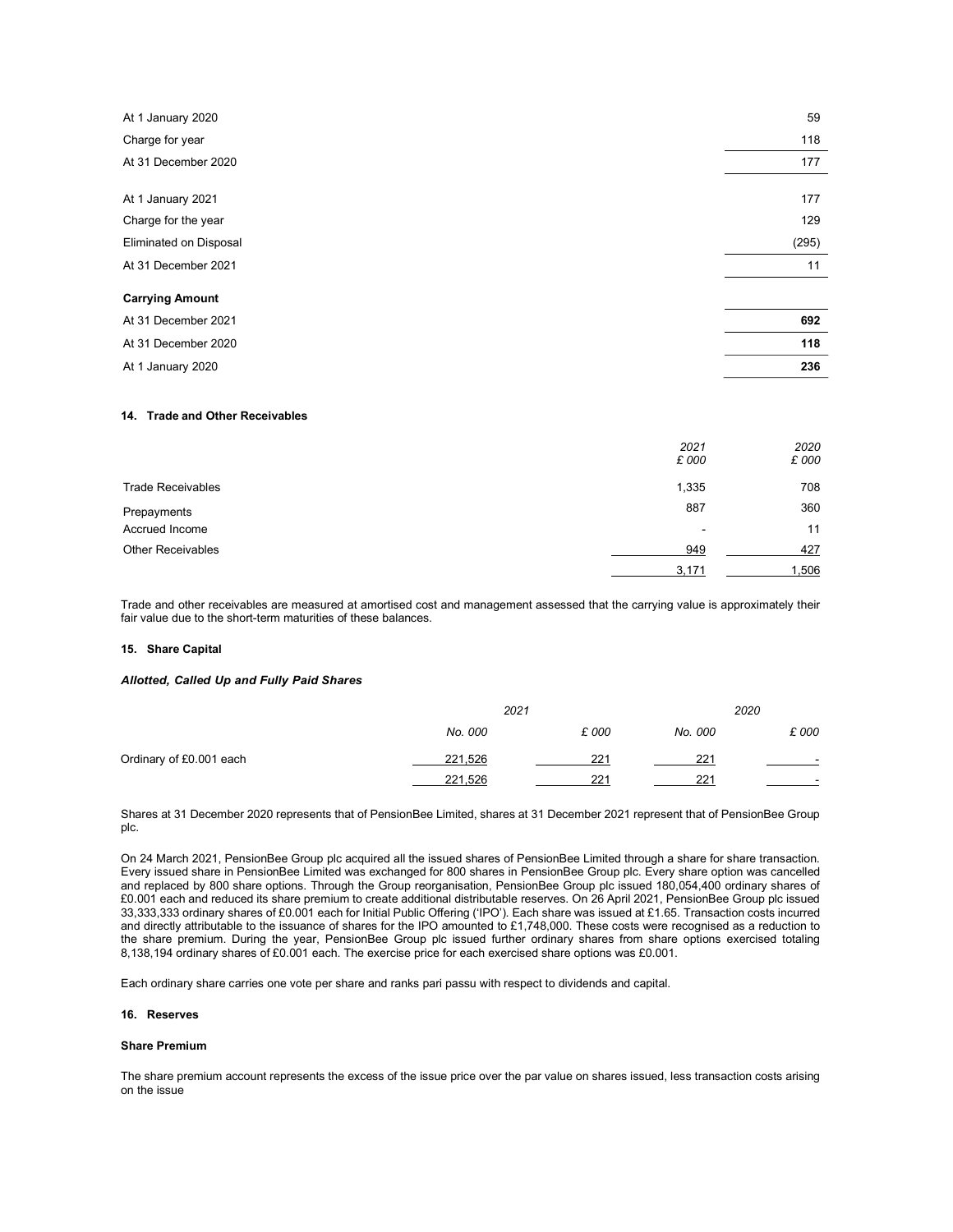## Share-based Payment Reserve

The Share-based Payment reserve is used to recognise the value of equity-settled share-based payments provided to employees, including key management personnel, as part of their remuneration.

## Retained Earnings

The balance in the retained earnings account represents the distributable reserves of the Group.

## 17. Leases

At 31 December 2020, the Group had a single property lease which was exited during 2021 on exercise of the break option. On inception, the lease liability was determined using a discount rate linked to London office rental yields, adjusted for risk premium for certain company specific factors. The discount rate was 7%.

In December 2021, the Group entered into a new property lease with a 5-year lease term ending in December 2026 with an option to terminate the lease after three years. The Group is reasonably certain that this option will not be exercised therefore the lease term was determined to be five years. On inception, the lease liability was determined using a discount rate linked to London office rental yields, adjusted for risk premium for certain company specific factors as well as taking into consideration the interest rate associated with the revolving credit facility entered in March 2021 and cancelled in September 2021.

The carrying amounts of right-of-use assets recognised and the movements during each year are set out in Note 13. Set out below are the carrying amounts of lease liabilities and the movements during the year

|                       | 2021  | 2020  |
|-----------------------|-------|-------|
|                       | £ 000 | £ 000 |
| As at 1 January       | 109   | 248   |
| Additions             | 654   | ۰     |
| Accretion of interest |       | 11    |
| Payments              | (113) | (150) |
| As at 31 December     | 657   | 109   |

## Lease Liabilities included in the Statement of Financial Position:

|             | 2021<br>£ 000 | 2020<br>£ 000 |
|-------------|---------------|---------------|
| Non-current | 560           | $\sim$        |
| Current     | 97            | 109           |
|             | 657           | 109           |

## The following are the amounts recognised in the Statement of Comprehensive Income:

|                                    | 2021<br>£ 000 | 2020<br>£ 000 |
|------------------------------------|---------------|---------------|
| Depreciation on Right of Use Asset | 129           | 118           |
| Interest on Lease Liability        |               | 11            |
| Low Value Leases                   |               | а             |
|                                    | 136           | 135           |

## 18. Provisions

|                              | <b>Dilapidations</b><br>£ 000 | Total<br>£ 000 |
|------------------------------|-------------------------------|----------------|
| At 1 January 2021            |                               |                |
| <b>Additional Provisions</b> | 43                            | 43             |
| At 31 December 2021          | 43                            | 43             |
| Non-current Liabilities      | 43                            | 43             |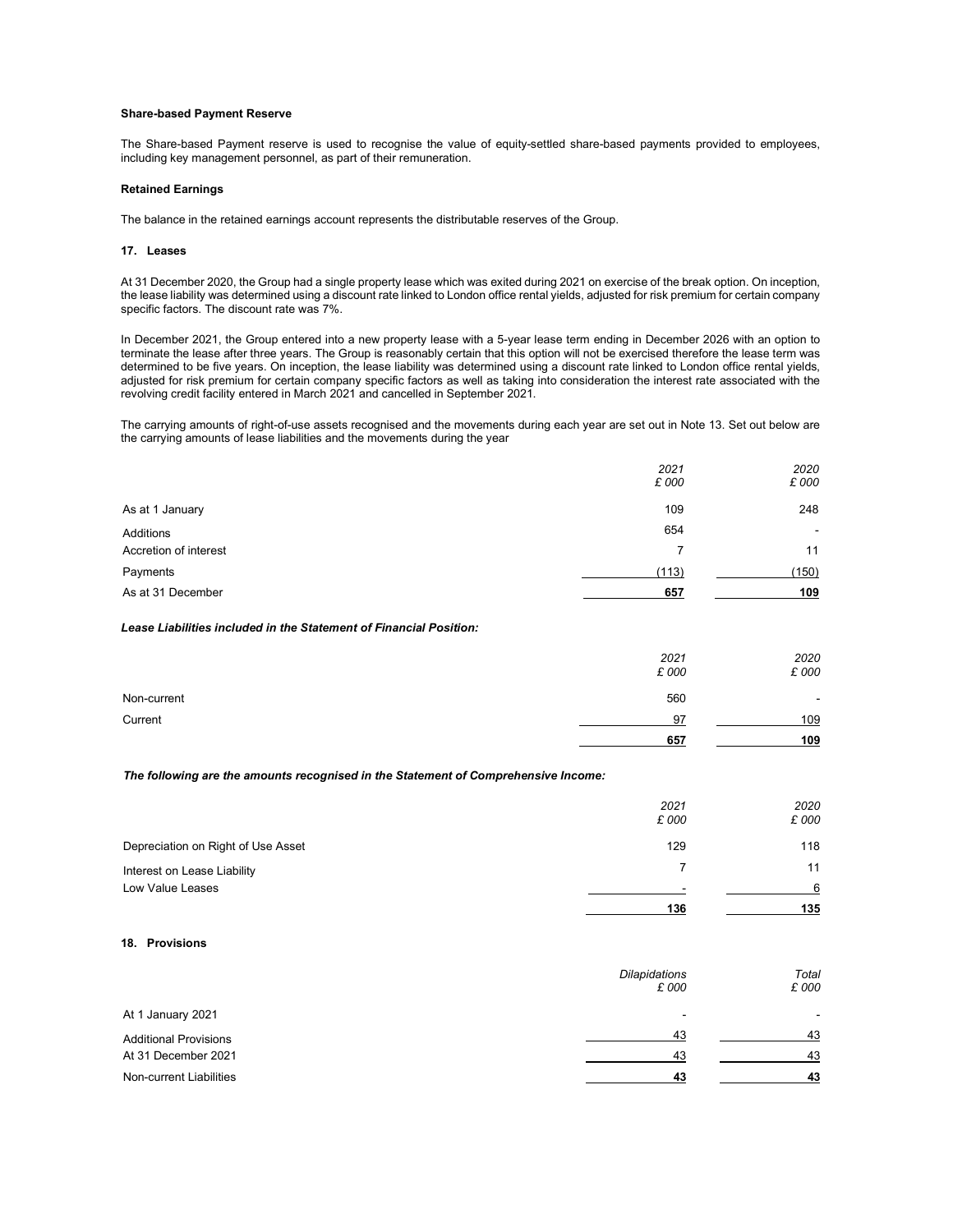The Group is required to restore the leased premises of its offices to their original condition at the end of the lease term. The lease term ends on 2 December 2026. A provision has been recognised at the present value of the estimated expenditure required to remove any leasehold improvements. These costs have been capitalised as part of the Right of Use Asset and are amortised over the useful life of the asset.

#### 19. Trade and Other Payables

|                                 | 2021<br>£ 000 | 2020<br>£ 000            |
|---------------------------------|---------------|--------------------------|
| <b>Trade Payables</b>           | 356           | 749                      |
| <b>Accrued Expenses</b>         | 1,873         | 1,200                    |
| Social Security and Other Taxes | 83            | $\overline{\phantom{a}}$ |
| Other Payables                  | 716           | 42                       |
|                                 | 3,028         | 1,991                    |

Trade and other payables are measured at amortised cost and management assessed that the carrying value is approximately their fair value due to the short-term maturities of these balances.

## 20. Pension and Other Schemes

The Group operates a defined contribution pension scheme. The pension cost charge for the year represents contributions payable by the Group to the scheme and amounted to £203,000 (2020 - £133,000).

Contributions totaling £Nil (2020 - £34,000) were payable to the scheme at the end of the year and are included in trade payables.

### 21. Share-based Payments

## PensionBee 2015 EMI Share Option Scheme

### Scheme Details and Movements

Under the PensionBee 2015 EMI Share Option Scheme share options were granted to the senior management of the Group. The exercise price of the share options was £0.001 on the date of grant.

The share options vested as follows:

- (a) 33% of the shares on the first anniversary of the vesting commencement date; and
- (b) the remaining 67% of the shares monthly in equal instalments over the following two years, so the options were fully vested on the third anniversary of the vesting commencement date.

At 31 December 2020 all options had been fully exercised and there is no intention to issue any further optionsunder this scheme.

## PensionBee EMI and Non-EMI Share Option Scheme

### Scheme Details and Movements

Under the PensionBee EMI and Non-EMI Share Option Scheme share options were granted to eligible employees who have passed their probation period at the Group. The exercise price of all share options is £0.001 per share.

The share options normally vest on the later of the following tranches, 25% of the shares vest on the first anniversary of the vesting commencement date with the remaining 75% of the shares vesting quarterly in equal instalments over the following three years.

The fair value of equity-settled share options granted is estimated as at the date of grant, considering the terms and conditions upon which the options were granted.

The fair value of the share options granted is estimated at the date of grant by reference to the prevailing share price. Before the Company was listed, the market value was determined by reference to the price paid by external investorsas part of periodic funding rounds.

The weighted average fair value of share options during the year of grant was £1.65 in 2021 (2020 - £1,081). These two values are not directly comparable due to a change in share capital as part of the reorganisation ahead of the IPO. Adjusting the 2020 fair value for the impact of the IPO gives a comparable fair value of £1.35.

Prior to the Company being listed, share options could only be exercised upon the occurrence of an exit event, a takeover, reconstruction, liquidation and sale of the business, to the extent they had vested. In the event that there was no exit event before the tenth anniversary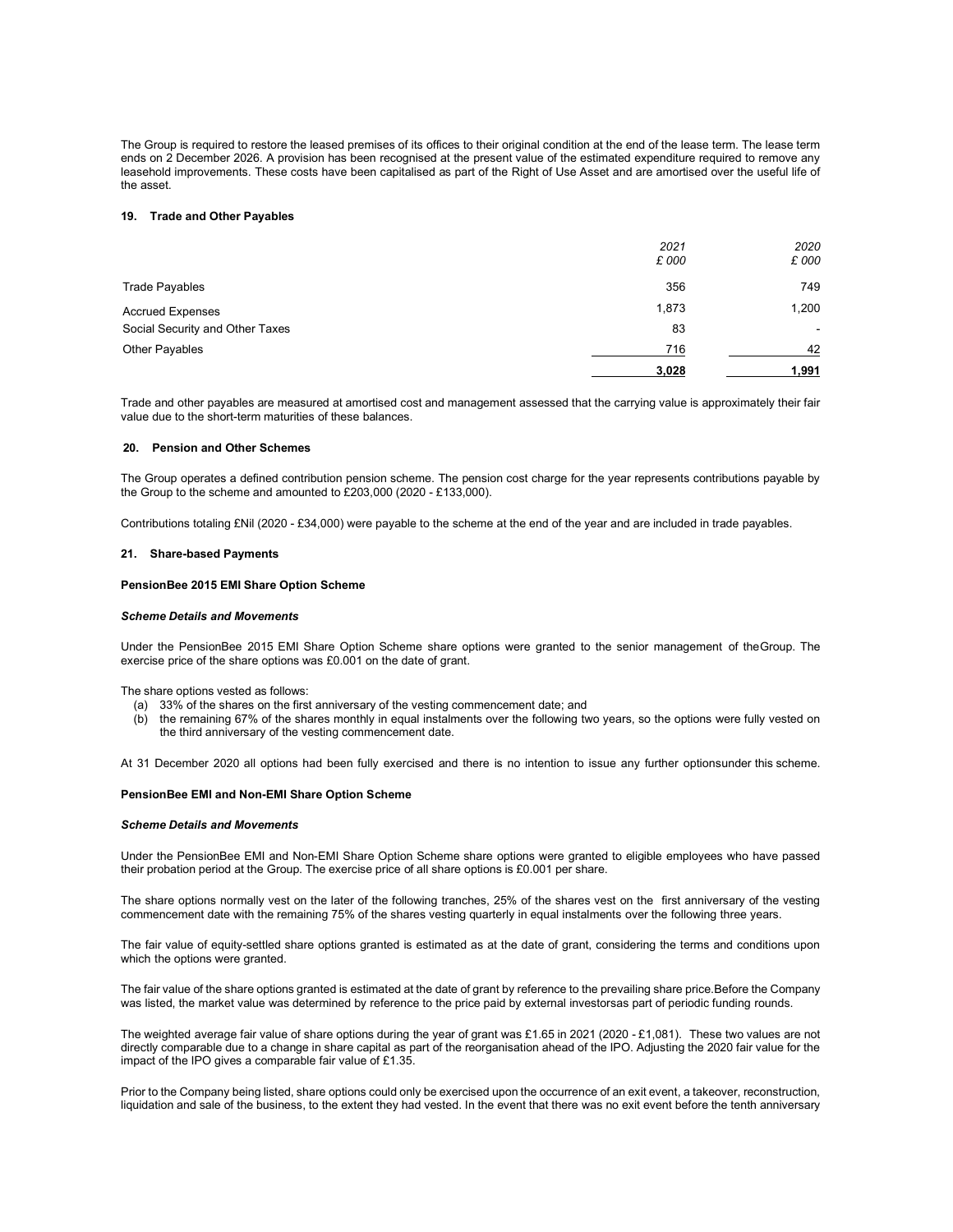of the date of grant, the Directors could determine that an option holder may exercise their option in the 30-day period before such anniversary. The exercise period is up to ten years from the grant date.

Following the listing of the Company during the year, share options can be exercised upon satisfying the service condition.

The movements in the number of share options during the year were as follows:

|                                   | 2021<br>Number | 2020<br>Number           |
|-----------------------------------|----------------|--------------------------|
| Outstanding, start of the year    | 15,293         | 11,059                   |
| Outstanding after Reorganisation* | 12,234,400     | $\overline{\phantom{a}}$ |
| Granted during the year           | 312.000        | 4,394                    |
| Exercised during the year         | (8,463,383)    |                          |
| Expired during the year           | (171, 782)     | (160)                    |
| Outstanding, end of the year      | 3,911,235      | 15,293                   |

The weighted average share price at date of exercise of share options exercised during the year was £1.64 (2020 -£Nil) and the weighted average remaining contractual life is two years and five months (2020 - one year and nine months)

\*Following reorganisation ahead of IPO, each share option was split into eight hundred share options.

### Deferred Share Bonus Plan

### Scheme Details and Movements

Under the PensionBee Deferred Share Bonus Plan awards are granted to eligible employees who are or were an employee (including an executive Director) of the Group and have been granted a bonus. DSBP awards are granted at the end of the financial year once the annual bonus outturn has been determined. The exercise price of all DSBP awards is £nil per award.

For the two executive Directors that were in office at year end their DSBP awards cliff vest on the third anniversary of the date of grant. For the rest of the employees their DSBP awards vest in three equal installments over a service period of three years from grant date. DSBP awards vest upon satisfying the service condition.

The fair value of the DSBP awards is the share price on grant date. DSBP awards can be exercised to the extent theyhave vested.

No DSBP awards were granted during the year (2020 - Nil).

## Charge/Credit arising from Share-based Payments

The total charge for the year for share-based payments was £3,939,000 (2020 - £2,174,000), all of which related to equity-settled share-based payment transactions.

## 22. Financial Risks Review

This note presents information about the Group's exposure to financial risks and the Group's management of capital. The Group is exposed to market risk, credit risk and liquidity risk. Financial risk exposure results from the operations of the subsidiary. The Company is not trading and therefore is structured to avoid, in so far as possible, all forms of financial risk

The Group's senior management oversees the management of these risks.

#### Market Risk

Market risk is the risk that the fair value or future cash flows of financial instruments will fluctuate because of changes in market prices. Market risk comprises three types of risk: interest rate risk, currency risk and price risk.

## Interest Rate Risk

Interest rate risk is the risk that the fair value or future cash flows of a financial instrument will fluctuate because of changes in market interest rates. The Group considers interest rate risk to be insignificant due to low debt and no interest-bearing assets.

On 22 March 2021, the Group entered into a revolving credit facility for up to £10 million with National Westminster Bank plc as part of prudent capital management to provide it with further liquidity resources going forward. On 20 September 2021, management decided to close the facility on the basis that the additional liquidity resources were no longer required. No amounts were drawn from the facility during the period in which the credit was available. Amounts charged to the income statement in respect of the cost of this facility totaled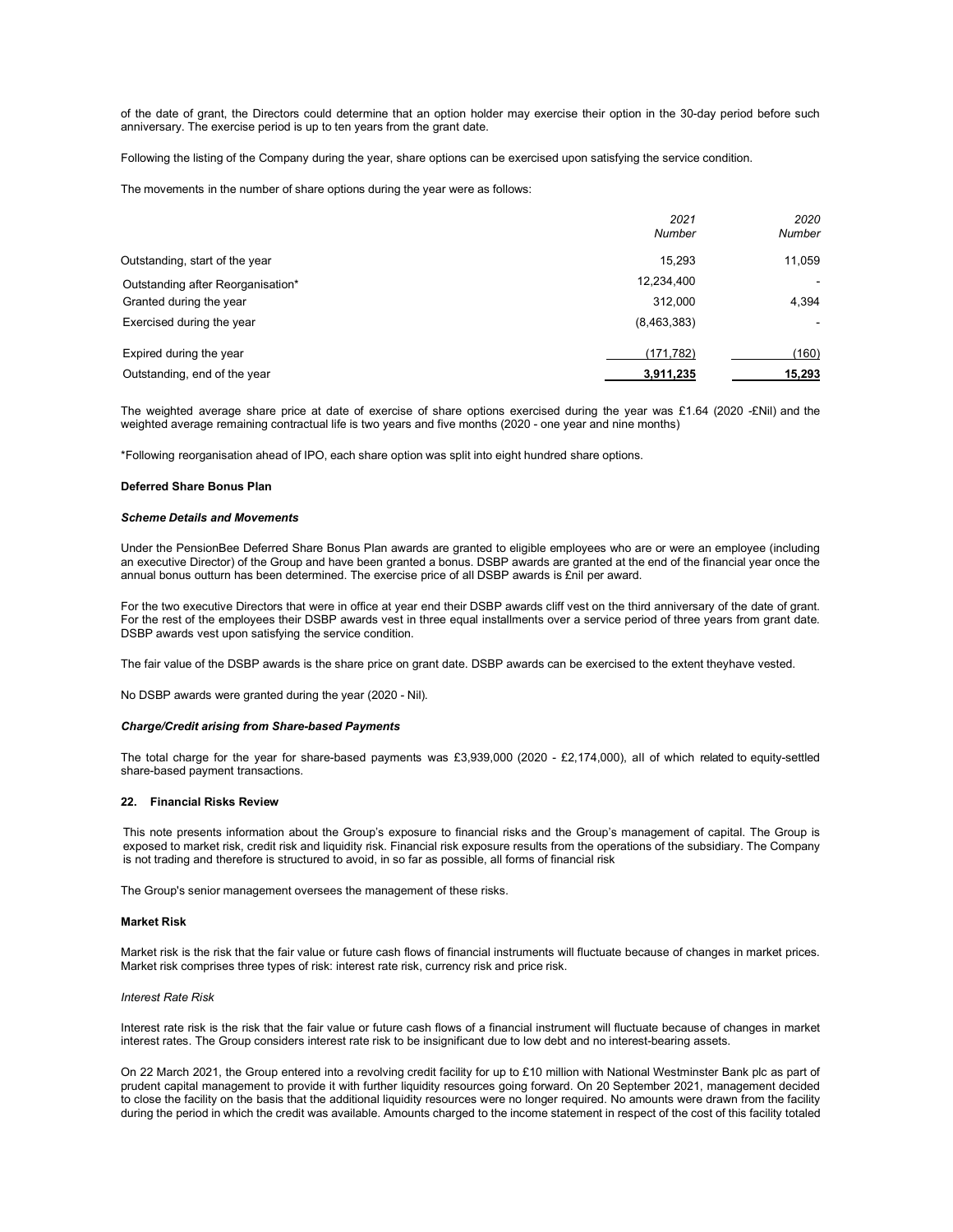£1,409,000 for the year. However, impact on interest rate in future years is not expected to be significant due to the cancellation of the facility.

## Price Risk

As the main source of revenue is based on the value of assets under administration (Assets under administration (AUA) is a measure of the total assets for which a financial institution provides administrative services), The Group has an indirect exposure to price risk on investments held on behalf of clients. These assets are not on the Group's statement of financial position. The risk of lower revenues is partially mitigated by asset class diversification. The Group does not hedge its revenue exposure to movements in the value of client assets arising from these risks, and so the interests of the Group are aligned to those of its clients.

A 10% change in equity markets would have an approximate 7.5% impact on revenue. The 10% change in equity markets is a reasonable approximation of possible change.

# Credit Risk

Credit risk is the risk that a counterparty will be unable to pay amounts in full when due. The Group's exposure to credit risk arises principally from its cash balances held with banks and trade receivables. The Group's trade receivables are the contractual cashflow obligations that the payors must meet. The payors are BlackRock, Legal & General, and State Street Corporation which are high credit rated financial institutions whose assets they hold on behalf of the Group are a small percentage of their net assets and on this basis credit risk is considered to be low. Utilising the Simplified Approach the Group has shown there is no expected credit loss due to no historic credit losses, and no material need for a lifetime loss allowance.

At the end of the reporting period no assets were determined to be impaired and there was no balance past due.

In certain cases, the Group may also consider a financial asset to be in default when internal or external information indicates that the Group is unlikely to receive the outstanding contractual amounts in full. A financial asset is written off when there is no reasonable expectation of recovering the contractual cash flows.

Due to the Group's financial assets primarily being trade receivables which all have an expected lifetime of less than 12 months, the Group has elected to measure the expected credit losses at 12 months only.

Set out below is the information about the credit risk exposure on the Group's trade receivables:

|                                                                            |         |                |            | Days Past Due |          |        |
|----------------------------------------------------------------------------|---------|----------------|------------|---------------|----------|--------|
|                                                                            | Current | $<$ 30 days    | 30-60 days | $61-90$ days  | >91 days | Total  |
| 31-Dec-21                                                                  | £ 000   | £000           | £000       | £000          | £000     | £ 000  |
| <b>Gross Trade Receivables</b>                                             | 1,335   | $\blacksquare$ |            |               |          | 1,335  |
|                                                                            |         |                |            | Days Past Due |          |        |
|                                                                            | Current | $<$ 30 days    | 30-60 days | 61-90 days    | >91 days | Total  |
| 31-Dec-20                                                                  | £ 000   | £ 000          | £000       | £000          | £ 000    | £ 000  |
| <b>Gross Trade Receivables</b>                                             | 708     |                |            |               |          | 708    |
| The Group's trade receivables are concentrated in the three money managers |         |                |            |               |          |        |
|                                                                            |         |                |            |               | 2021     | 2020   |
|                                                                            |         |                |            |               | $\sim$   | $\sim$ |

|                                 | %    | %    |
|---------------------------------|------|------|
| <b>BlackRock</b>                | 71%  | 68%  |
| <b>State Street Corporation</b> | 16%  | 21%  |
| Legal & General                 | 13%  | 11%  |
| Total                           | 100% | 100% |

The credit risk on liquid funds financial instruments is limited because the counterparties are banks with high credit-ratings assigned by international credit-rating agencies. The principal banks currently used by the Group are Barclays plc and Silicon Valley Bank, both currently have long-term credit ratings of at least BBB (Standard & Poor's). The Group's liquid funds are concentrated in Barclays plc which holds 93% of the total balance as at year end (2020 - 93%).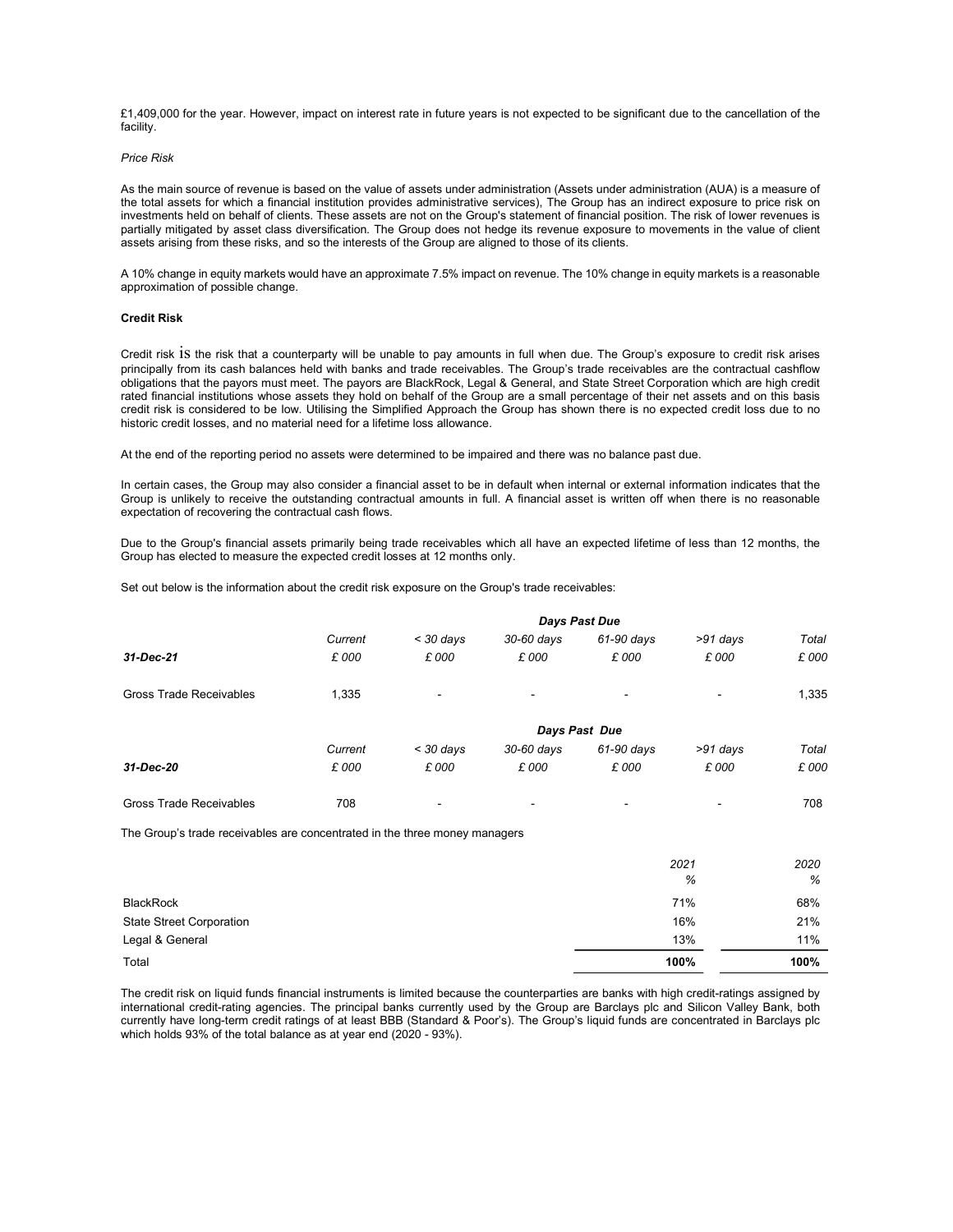## Liquidity Risk

Liquidity risk is the risk that the Group will encounter difficulty in meeting obligations to settle its liabilities. This is managed through cash flow forecasting.

## Maturity Analysis

The following table sets out the remaining contractual maturities of the group's financial liabilities by type.

|                          | Within 1 year | Between 1 and<br>5 years | After more than<br>5 years | Total |
|--------------------------|---------------|--------------------------|----------------------------|-------|
| 2021                     | £ 000         | £ 000                    | £ 000                      | £ 000 |
| Trade and Other Payables | 3,028         |                          |                            | 3,028 |
| Lease Liabilities        | 140           | 636                      |                            | 776   |
|                          | 3,168         | 636                      |                            | 3,804 |
|                          | Within 1 year | Between 1 and<br>5 years | After more than<br>5 years | Total |
| 2020                     | £ 000         | £ 000                    | £ 000                      | £ 000 |
| Trade and Other Payables | 1,991         |                          |                            | 1,991 |
| Lease Liabilities        | 109           |                          |                            | 109   |
|                          | 2,100         |                          |                            | 2,100 |

#### Capital Risk Management

For the purpose of the Group's capital management, capital includes issued capital, share premium and all other equity reserves attributable to the equity holders of the parent.

The primary objective of the Group's capital management is to maximise the shareholder value.

The Group manages its capital structure and makes adjustments considering changes in economic conditions. To maintain or adjust the capital structure, the Group may return capital to shareholders or issue new shares.

### Externally Imposed Capital Requirements

The capital adequacy of the business is monitored on a quarterly basis as part of general business planning by the finance team. The Group conducts a capital adequacy assessment process, as required by the Financial Conduct Authority ('FCA') to assess and maintain the appropriate levels.

## 23. Related Party Transactions

| <b>Key Management Compensation</b>              | 2021<br>£ 000 | 2020<br>£ 000 |
|-------------------------------------------------|---------------|---------------|
| Salaries and Other Short-term Employee Benefits | 1.428         | 643           |
| Other Long-term Benefits                        | 21            | 16            |
| Share-based Payments                            | 2.489         | 863           |
|                                                 | 3,938         | 1.522         |

#### Related Party - PensionBee Trustees

The following related party transactions occur between the Company and PensionBee Trustees Limited:

- (i) Payment of the PensionBee Trustees Limited bank fees on a quarterly basis. During the year bank fees amounted to £15,000 (2020: £20,000). There was no outstanding balance at year end (2020: £nil).
- (ii) Compensation payments as a gesture of goodwill to customers that prefer to be compensated via a pension contribution or the purchasing additional units. During the year, these costs amounted to £16,000 (2020: £45,000). There was no outstanding balance at year end (2020: £nil).
- (iii) Other payments to customers (e.g., referral rewards) Payments are made from the Company and invested into the customer's fund from the PensionBee Trustees account. These payments can be found in 'Other Expenses' and 'Advertising and Marketing'. During these costs amounted to £314,000 (2020: £141,000). There was no outstanding balance at year end (2020: £nil).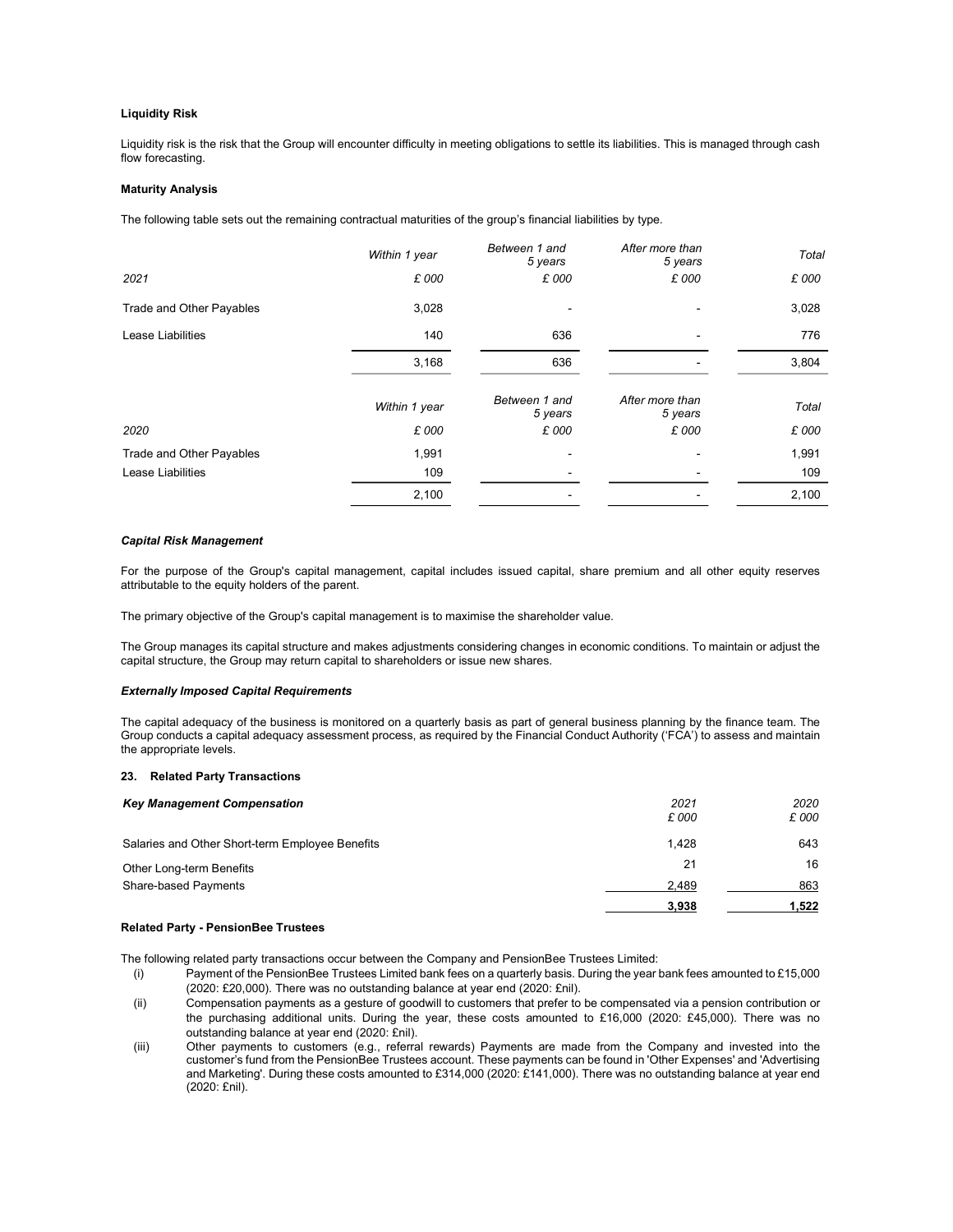## Transactions with Directors

During the year ended 31 Dec 2021, the Group made a payment to HMRC on behalf of Mark Wood for £105,279. Mark will reimburse the subsidiary.

## 24. Events After the Reporting Period

There were no events occurring after the reporting date.

## 25. Alternative Performance Measures

The Company uses a variety of alternative performance measures ('APMs') which are not defined or specified by IFRS, in particular Adjusted Earnings Before Interest, Taxes, Depreciation and Amortisation ("Adjusted EBITDA"). The Directors use a combination of APMs and IFRS measures when reviewing the performance and position of the Company and believe that each of these measures provides useful information with respect to the Company's business and operations. The Directors consider that these APMs illustrate the underlying performance of the business by excluding items considered by management not to be reflective of the underlying trading operations of the Company.

The APMs used by the Company are defined below and reconciled to the related IFRS financial measures:

## Adjusted EBITDA

Adjusted EBITDA represents loss for the year before taxation, finance costs, depreciation, share-based compensation and transaction costs.

# Adjusted EBITDAM

Adjusted EBITDAM represents loss for the year before taxation, finance costs, depreciation, advertising and marketing, share based compensation and transaction costs.

|                                         | 2021      | 2020      |
|-----------------------------------------|-----------|-----------|
|                                         | £ 000     | £ 000     |
|                                         |           |           |
| <b>Operating Loss</b>                   | (23, 563) | (13, 472) |
| <b>Depreciation Expense</b>             | 256       | 240       |
| Share-based Payment (1)                 | 3,939     | 2,174     |
| Transaction Costs (2)                   | 2,947     | 637       |
| <b>Adjusted EBITDA</b>                  | (16, 421) | (10, 421) |
|                                         |           |           |
| <b>Marketing Costs</b>                  | 12,865    | 8,223     |
| <b>Adjusted EBITDA before Marketing</b> | (3, 556)  | (2, 198)  |

(1) Relates to total annual charge in relation to share-based payment expense as detailed in note 21.

(2) Relates to expenses incurred in relation to preparation for admission to the London Stock Exchange.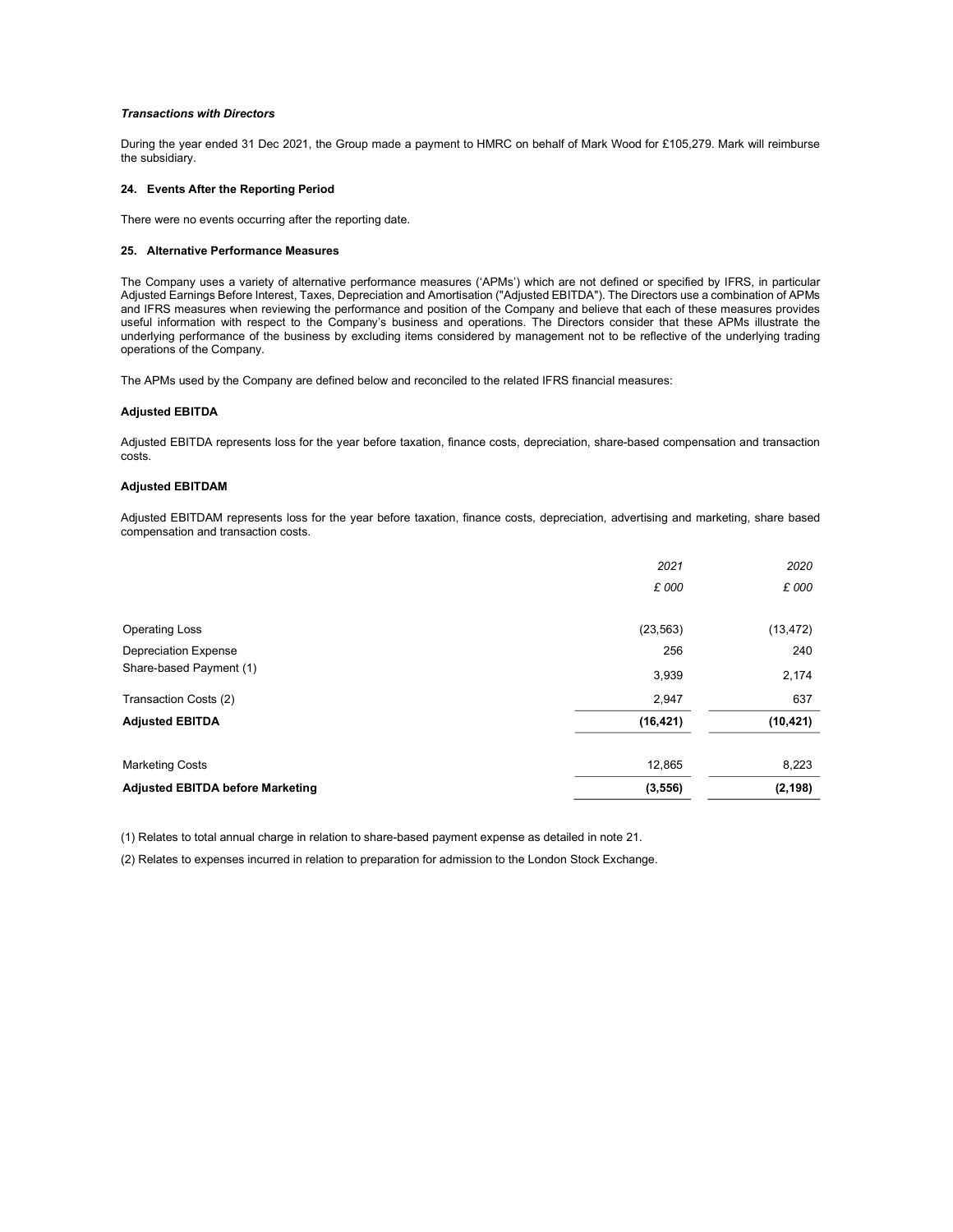# Principal Risks and Uncertainties

## Overview of Risks

We have identified seven types of potential risks which could have a material impact on the Company's long-term performance. These arise from internal or external events, acts or omissions. The risk factors mentioned below do not purport to be exhaustive as there may be additional risks that the Company has not yet identified, or has deemed to be immaterial, that could have a material adverse effect on the business.

## Regulatory Risk

PensionBee's business is subject to risks relating to changes in UK government policy and applicable regulations. Whilst we have historically been beneficiaries of favourable regulatory changes, including through the introduction of Automatic Enrolment and Pension Freedoms, any regulatory changes which are negative for PensionBee's business could have a material adverse effect on our prospects.

PensionBee's operations are subject to authorisation and supervision from the Financial Conduct Authority, and supervision from HMRC and the Information Commissioner's Office. PensionBee may fail, or be held to have failed, to comply with regulations and such regulations and approvals may change, making compliance more onerous and costly. The Financial Conduct Authority, or other regulators, could conclude that PensionBee has breached applicable regulations, which could result in a public reprimand, fines, customer redress or other regulatory sanctions.

PensionBee may be subject to complaints or claims from customers and third parties in the normal course of business. If a large number of complaints, or complaints resulting in substantial customer and third party losses, were upheld against PensionBee, it could have a material adverse effect on PensionBee's business and financial condition.

## Information Security Risk

PensionBee is subject to strict data protection and privacy laws in the UK including the General Data Protection Regulation ('GDPR'). If our information security processes, policies and procedures relating to personal data are not fully implemented and followed by employees, or if any of our third party service providers has historically failed to manage data in a compliant manner or fails in the future, we could face financial sanctions and reputational damage.

Furthermore, our operations are susceptible to cybercrime and loss or misuse of data. Failure to prevent such actions, or circumvention of our information security processes, policies and procedures could result in financial losses, business interruption and unauthorised access to personal data.

#### Operational Risk

PensionBee is dependent on third-party technology and financial services providers for the provision of investment management, banking and technology services. Any termination, interruption or reduced performance in the services provided by these third parties could negatively impact the provision of our services and have a material adverse effect on our reputation and profitability.

Our operational infrastructure and business continuity may be affected by other failures or interruption from events, some of which are beyond its control. Our systems and the systems of our third-party providers may be vulnerable to fire, flood and other natural disasters; power loss or telecommunications or data network failures; improper or negligent operation by employees or service providers, or unauthorised physical or electronic access; and interruptions to network or wider system integrity generally. There can be no guarantee that our preventative measures will protect us from all potential damage arising from any of the events described above.

## Market Risk

PensionBee's business may be adversely affected by negative sudden or prolonged fluctuations in the capital markets. We generate the vast majority of its Revenue in the form of fees charged on a recurring basis calculated by reference to the value of our AUA. Our Revenue and profitability are therefore directly influenced by global stock markets. A general deterioration in the global economy and a resulting capital market decline may have a negative impact on the value of our customers' pensions and their overall confidence to make new contributions to their PensionBee pensions.

## Credit Risk

PensionBee is dependent on third-party financial services providers for the provision of investment management and banking services. We are reliant upon these third parties for the safekeeping of our own and our customers' assets. Any default by one of these third parties would have a material adverse effect on our reputation and financial position.